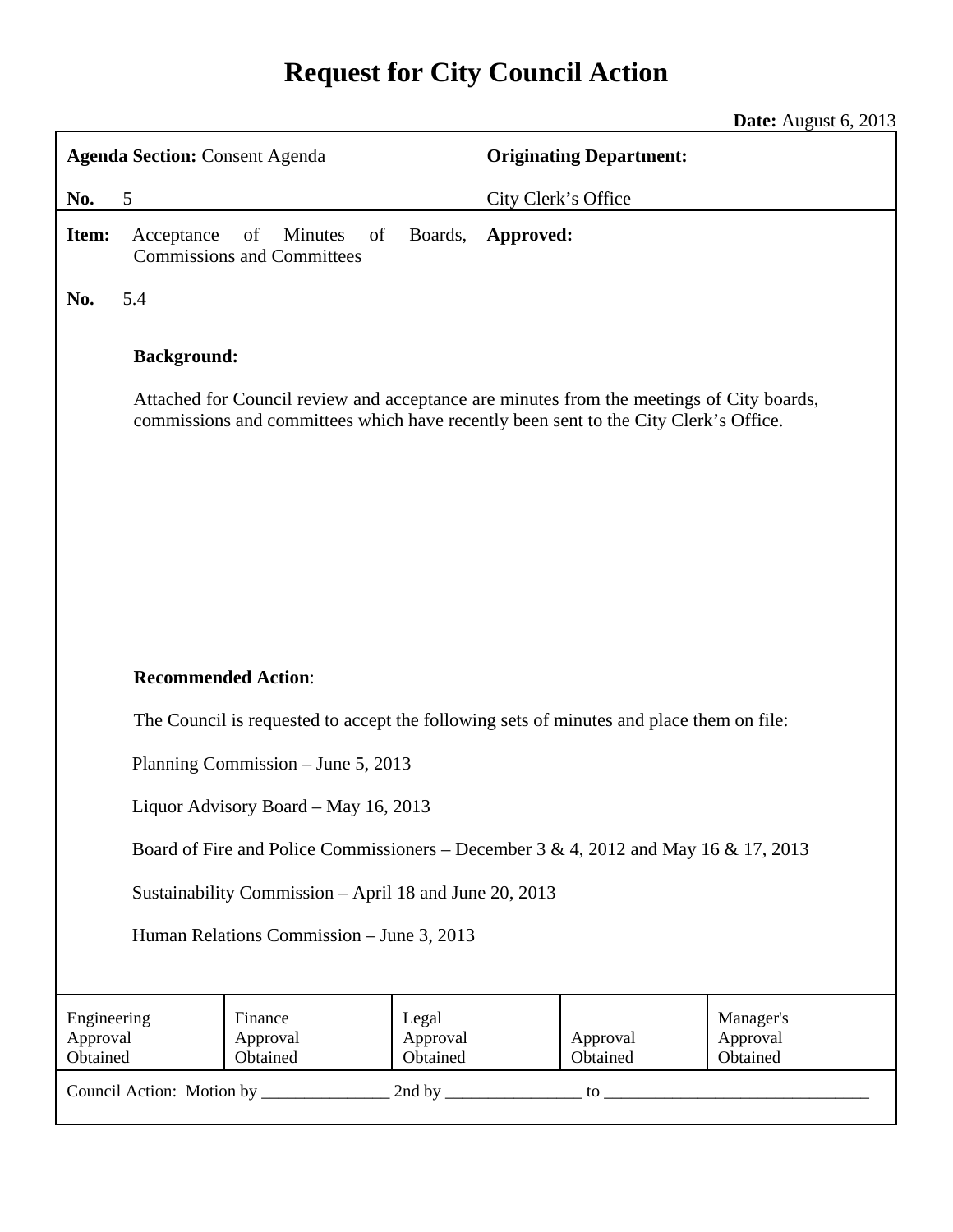

## **MINUTES**

## **Carbondale Planning Commission Wednesday, June 5, 2013 Room 108 City Hall/Civic Center 7:00 p.m.**

Mr. Grant called the meeting to order at 7:00 p.m.

| <b>Members Present:</b> | Anz, Barke, Grant, Hunsaker, Kang, Lilly, Love, McClurg,<br>Bradshaw (ex-officio) |
|-------------------------|-----------------------------------------------------------------------------------|
| <b>Members Absent:</b>  | None                                                                              |
| <b>Staff Present:</b>   | Wallace, Price                                                                    |

### **Approval of Minutes:**

Mr. Barke moved, seconded by Mr. Love, to approve the minutes of May 15, 2013. The motion to approve the minutes passed on a unanimous voice vote.

### **Report of Officers, Committees, Communications:**

Mr. Grant announced that PC 14-04 has been postponed due to a procedural error, and that PC 14-03 will be opened only so it can be continued, pending the Zoning Board of Appeals rendering a decision on the case.

### **Public Hearings:**

**A. PC 14-02**, 7:00 p.m**.** Peter and Rebecca Pirmann are requesting a Special Use Permit to allow three duplexes in the PA, Professional Administrative Office, District at 407, 411, and 415 North Beadle Drive.

Mr. Grant declared Public Hearing PC 14-02 open and asked Mr. Wallace to read the legal notice.

Mr. Wallace read the legal notice.

Mr. Grant asked Mr. Price to present the staff report.

Mr. Price, Planner for the City of Carbondale, was sworn in and read parts A and B of the staff report.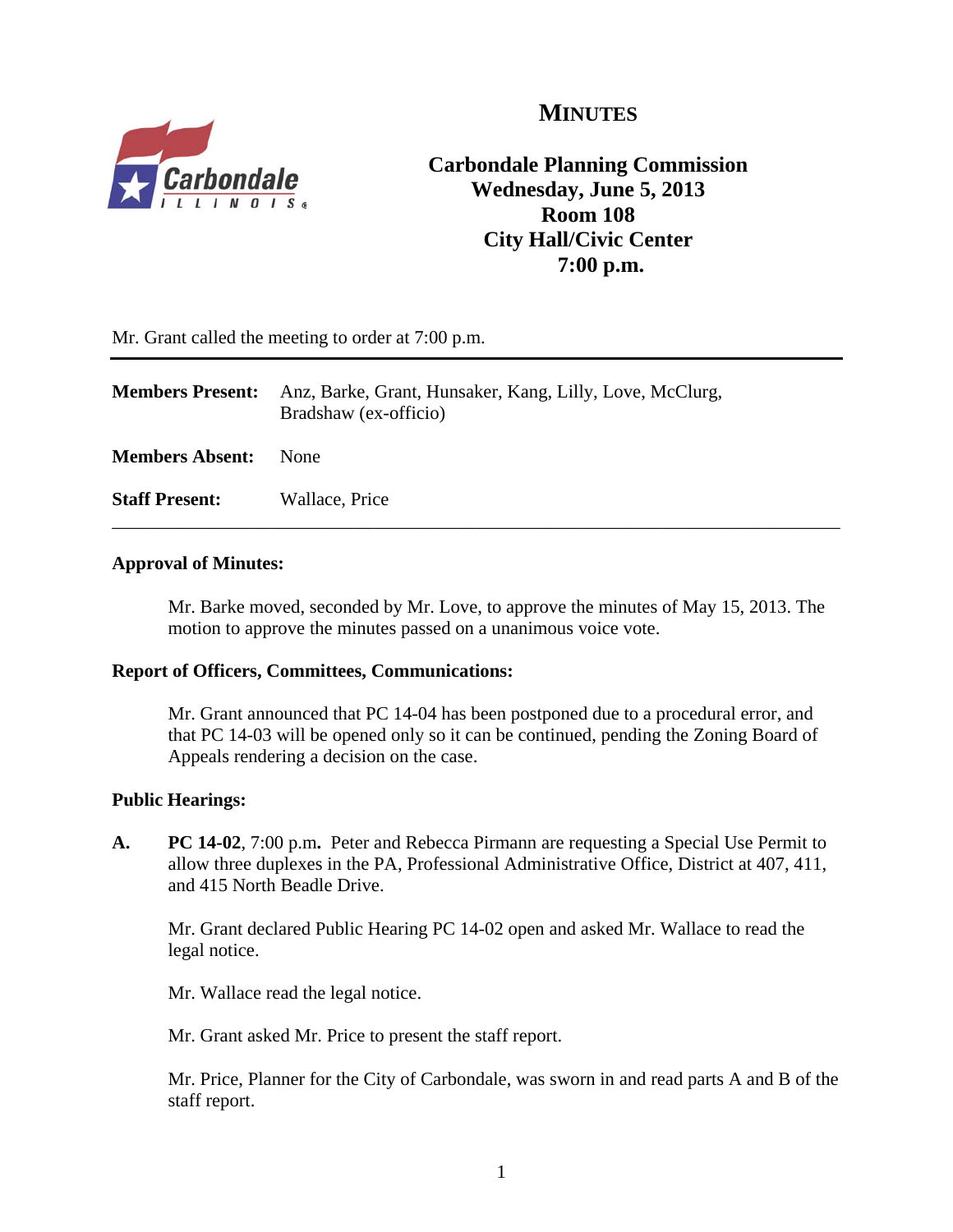Mr. Grant asked if there were any questions of the staff.

There were none.

Mr. Grant asked if the applicant was present and wished to speak.

Mr. Pirmann came forward, stated he is the owner of the property, and that he had received an email in support of the application from Armen Asaturian who owns the property across the street from the subject property.

Mr. Wallace stated that he has a copy of the email, and read it into the record.

Mr. Grant asked if anyone would like to speak in favor of the application.

There was no one.

Mr. Grant asked if anyone would like to speak in opposition of the application.

Ms. Pamela Smoot came forward, stated that she lives at 406 North Beadle Drive, and that she is adamantly opposed. She said that the attractive environment, quiet street and peacefulness will be disrupted by the addition of the buildings, especially since there would be added businesses. She stated that many faculty and staff of the university live in the area, which is a walkable, safe neighborhood. She said the architectural inconsistency on the street could affect the overall feel of the community, and that the green space would be lost to the buildings.

Mr. Barke asked Ms. Smoot about her comment regarding the addition of businesses on the street.

Ms. Smoot responded that her understanding is that there will be office space in addition to the duplexes.

Mr. Barke stated that he believed there would only be duplexes, and asked Ms. Smoot if she would still be opposed if there were no offices there.

Ms. Smoot responded yes, because of the loss of the open, green space.

Mr. Grant asked if anyone else wished to speak in opposition.

There was no one.

Mr. Grant asked Mr. Price to continue with the report.

 Mr. Price read parts C and D of the staff report with a recommendation to approve PC 14-02, with one condition placed on the approval.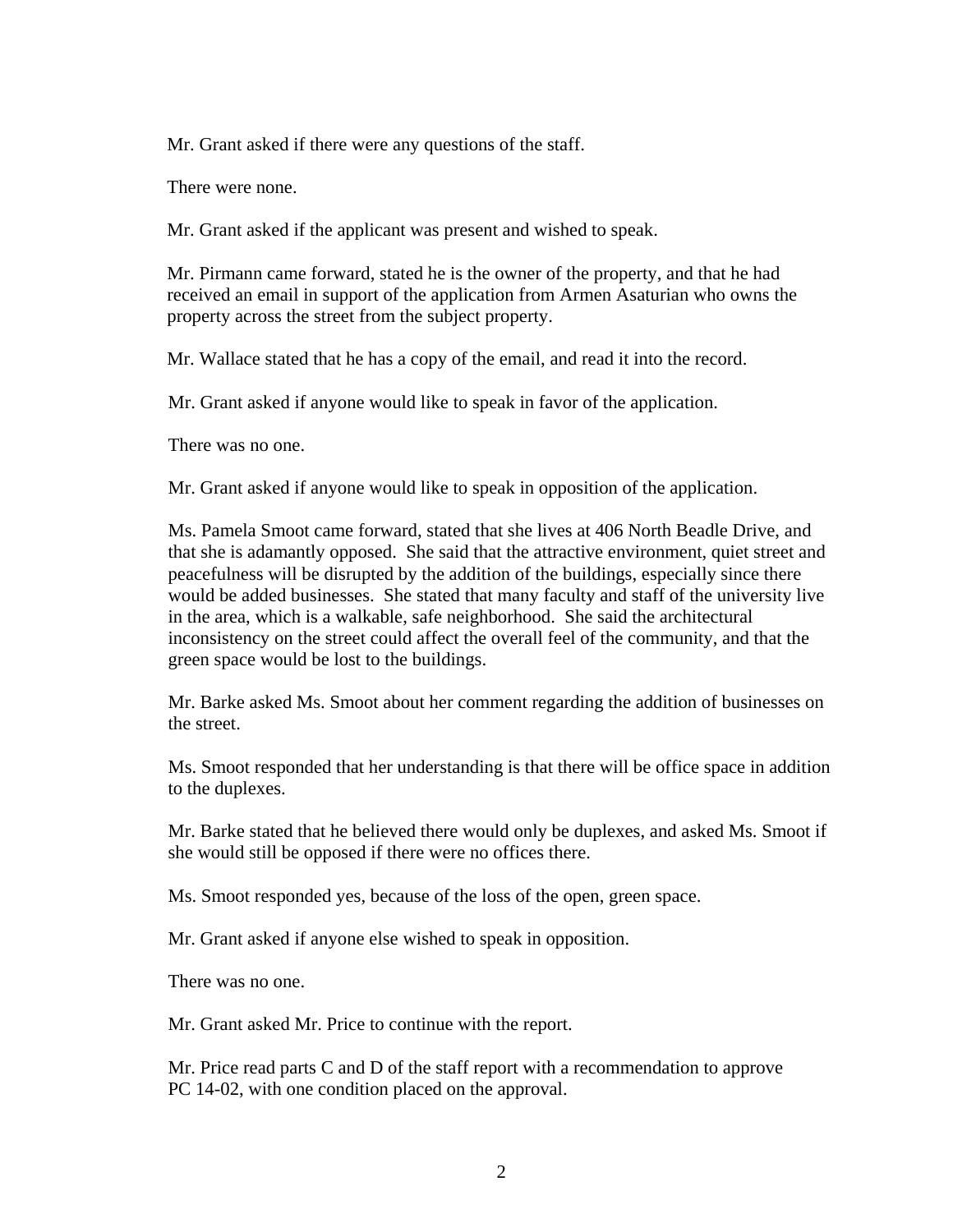Mr. Grant asked if there were any questions of staff from Commissioners.

There were none.

Mr. Grant asked if there were questions from anyone to anyone. He then asked Mr. Pirmann if the buildings would be one story, and whether they would house one or two bedrooms.

Mr. Pirmann responded that he owns the dental office just to the east of the property and had a dental practice there for thirty years. He bought the subject property and had it rezoned from R-2 to PA to accommodate plans to expand the dental practice, but then retired last year without ever doing so. He stated that the sale of the property is now contingent upon the Special Use Permit being issued, and that the buildings will be very similar to the existing duplexes in the area.

Mr. Barke stated that because commercial interests are allowed by right in the PA district, the construction of residential duplexes should make Ms. Smoot feel better.

Ms. Smoot asked if the structures were going to be made of brick.

Dr. William Hamilton, prospective purchaser of the subject property, came forward and stated that the duplexes will be of adequate size with attached garages, with no office space included. He stated that he is not sure if they will be brick, but the landscaping will be a nice addition to the neighborhood.

Mr. Grant asked if there were any further questions from anyone to anyone.

There were none.

Mr. Grant closed the public hearing on PC 14-02 and asked for a motion on the findings of fact.

Mr. Kang moved, seconded by Mr. McClurg, that the Commission accept as findings of fact Parts A and B of the staff report for PC 14-02, that the applicant was present and spoke, that one person spoke in opposition, and that one email was read in support.

The motion passed on a unanimous voice vote.

Mr. Hunsaker moved, seconded by Mr. Kang, that the seven criteria be taken as one.

The motion was carried by a unanimous voice vote.

Mr. Barke moved, seconded by Mr. Kang, that the seven criteria identified by staff have been met for the issuance of the Special Use.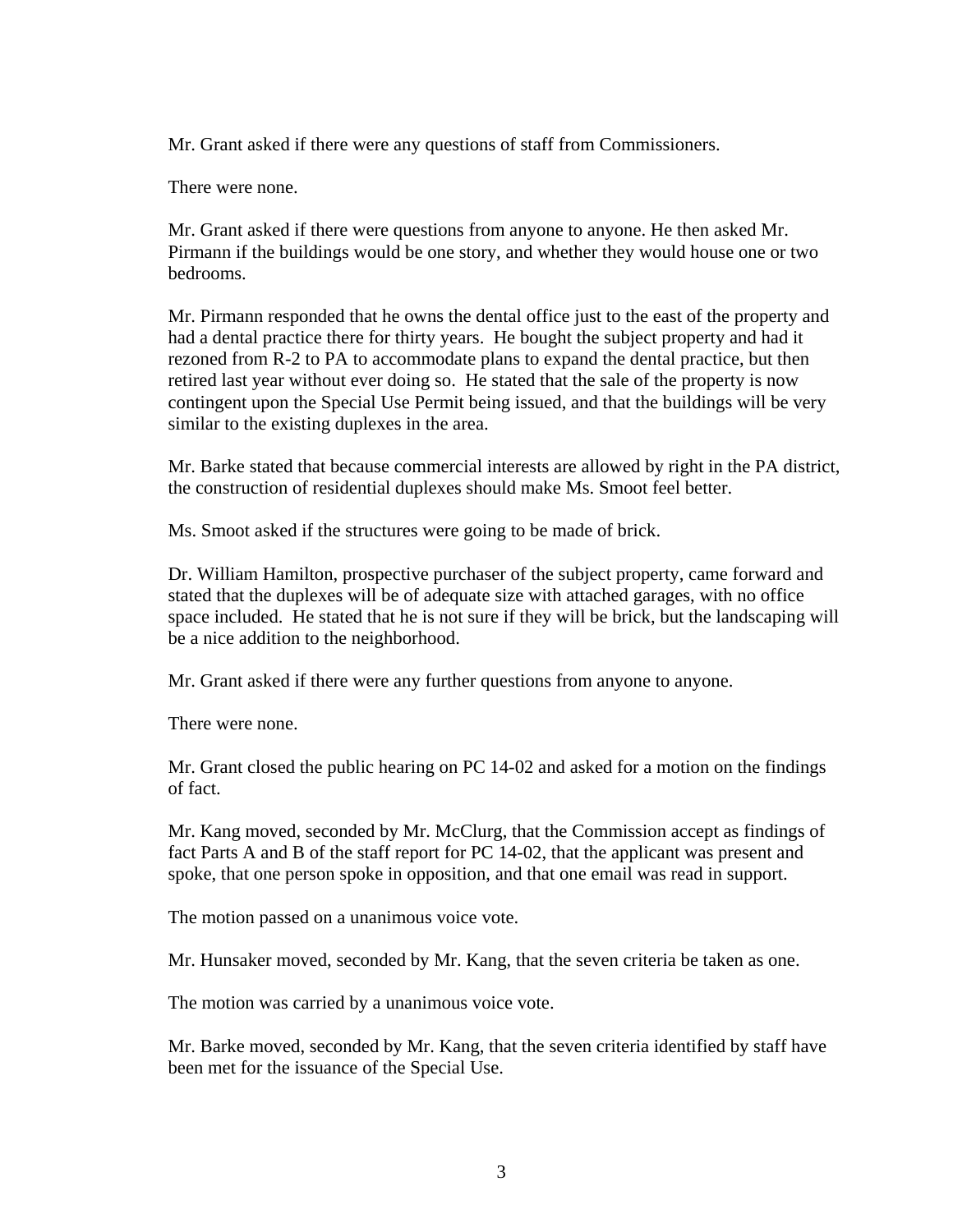The motion passed on a unanimous voice vote.

Mr. Grant asked for a vote on the recommendation to the City Council.

Mr. Kang moved, seconded by Ms. Lilly, that the Commission recommend approval of PC 14-02 as presented by staff.

Roll Call Vote:

Yes - 8 (Barke, Anz, Grant, Hunsaker, Kang, Lilly, McClurg, Love)  $No - 0$ 

Mr. Grant stated that the motion passed and that this matter will be on the City Council agenda at their meeting on June 11, 2013.

**B. PC 14-03**, Lindsey Fisher is requesting a rezoning from the R-1-5, Low Density Residential District, to the NB, Neighborhood Business District, and a Special Use Permit to allow an automotive repair and service facility in the NB, Neighborhood Business District, at 413 North Oakland Avenue.

Mr. Grant declared Public Hearing PC 14-03 open and asked for a motion to continue until such time when a decision is reached by the Zoning Board of Appeals.

Mr. McClurg moved, seconded by Mr. Hunsaker, that the case be continued.

Roll Call Vote:

Yes - 8 (Barke, Anz, Grant, Hunsaker, Kang, Lilly, McClurg, Love)  $No - 0$ 

Mr. Wallace stated that the case is hereby continued until a to be determined date.

**C. PC 14-04** Randy Throgmorton is requesting a Special Use Permit to allow a contract construction service in the AG, General Agriculture, district.

Mr. Grant stated that it had been announced earlier that this case has been postponed.

Mr. Wallace noted that the case is expected to be heard on July  $17<sup>th</sup>$ , 2013.

#### **5. Old Business**

**A.** Neighborhood Business Committee

Mr. Wallace stated that he wanted to see if there are any other volunteers for this committee. Mr. Love stated he would sit on the committee with Mr. Grant and Mr. Kang. Mr. Adam Loos, who was in the audience, stated he would serve as well.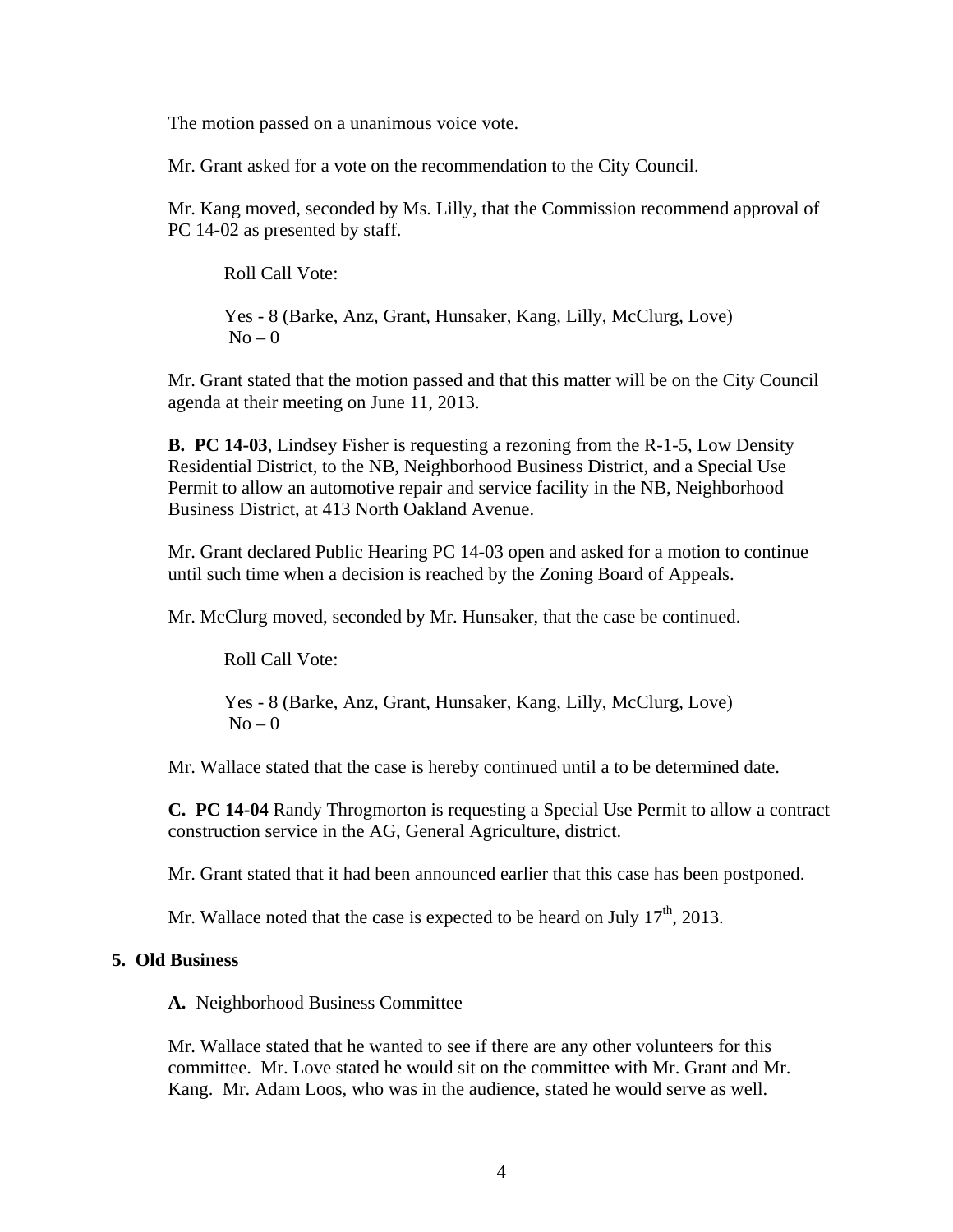#### **6. New Business**

**A.** Discussion regarding amending meeting time to 6:00 p.m.

Mr. Grant stated that it had been proposed that the meeting time be changed to 6:00 p.m. from 7:00 p.m. and that he would entertain comments or discussion regarding this.

Mr. Kang stated that he thought meeting at 6:00 was much preferred.

 Mr. Kang moved, seconded by Ms. Lilly, that the regular meeting time be changed to 6:00 p.m.

The motion passed on a unanimous voice vote.

**B.** City Council Agendas of May 21, 2013

Ms. Bradshaw reviewed the agenda as related to Planning.

### **7. Adjournment**

Mr. Grant adjourned the meeting at 8:57 p.m.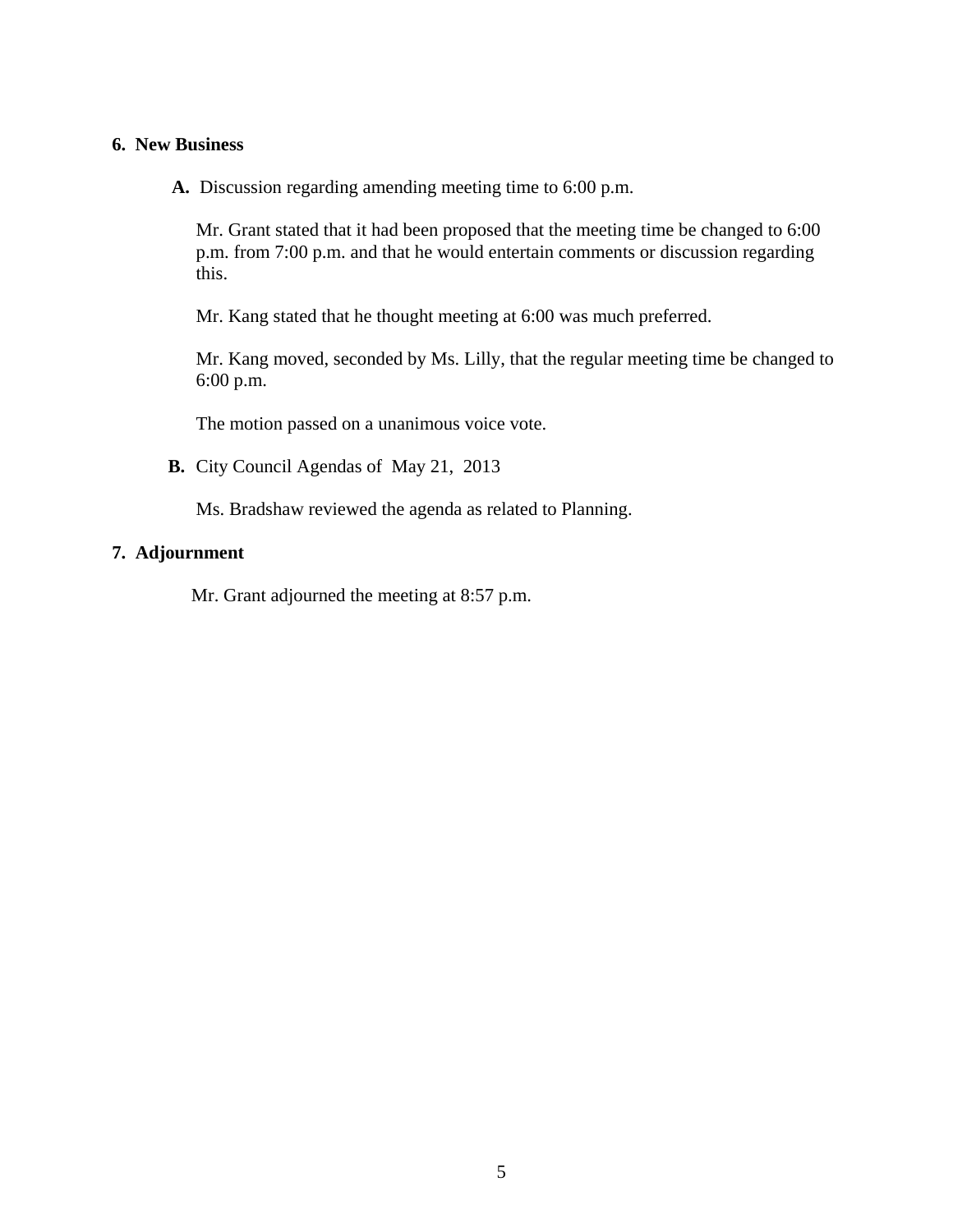

The City of Carbondale's Liquor Advisory Board held a meeting on Thursday, May 16, 2013, in Room 116 of the Carbondale Civic Center, 200 South Illinois Avenue. Chairman Robinson called the meeting to order at 5:30 p.m. with the following-named members of the Board present/absent:

#### **1. Roll Call**

Present: John Mills, Steve Payne, Joyce Webb, Tasis Karayiannis, Lorie Allen, Sarah O'Dell, and Mark Robinson

Absent: Erin Fogarty

A quorum was available to take action on the agenda items. City Staff present for the meeting included City Clerk Jennifer Sorrell, Police Chief Jody O'Guinn, Deputy Police Chief Jeff Grubbs, and Assistant City Attorney Lenoard "Jamie" Snyder.

#### **2. Approval of Minutes**

J. Webb moved, J. Mills seconded, to approve the minutes from April 4, 2013. VOTE: All voted aye, motion declared carried.

At the request of Chairman Robinson, and with no objection from either the Board or the audience, the Agenda Item for a Public Hearing and Recommendations Regarding Halloween Restrictions was moved up to Item 3 on the Agenda.

#### **3. Public Hearing and Recommendations Regarding Halloween Restrictions**

 Maudie Hamilton, retired SIU police officer, asked if any part of the Halloween Ordinances had already been rescinded. John Mills noted that there are other options to be considered before rescinding the Ordinance, but that the issue in question for the downtown bar owners is whether or not they can be open, not reviving the entire Halloween celebration. John Mills and Mark Robinson indicated that no part of the Halloween Ordinance has been rescinded and enumerated some of those limitations. Ms. Hamilton remarked that Halloween was a negative event and that liquor was largely the cause of the problems. She also shared recollections of when Halloween was a festive and family atmosphere. Ms. Hamilton and John Mills disagreed on the role that SIU students played in the metamorphosis of Halloween from family-friendly to destructive. Ms. Hamilton noted that she was injured during Halloween, that other officers suffered injuries, and that the wearing of costumes made it difficult to identify offenders. Mark Robinson asked Ms. Hamilton if there would be a middle ground with which she might be comfortable and she indicated there might be.

 Retired City Clerk Janet Vaught stated that she was still "on the fence" in regard to this matter. She shared her Halloween experiences as the previous City Clerk, noting that early evenings were fine, but come late evening, things became "ugly and scary." She recalled a tree being torn down, a car turned over and set on fire, and bonfires in the street. Ms. Vaught remarked that while glass containers had been prohibited, that ban resulted in full beer cans being thrown. She stated that the City has tried just about every possible way to control and manage the event, including trying to relocate the event to Grand Avenue. Ms. Vaught stated that she was not totally opposed to allowing the bars to open and hoped that things have changed. She recommended keeping the keg ban,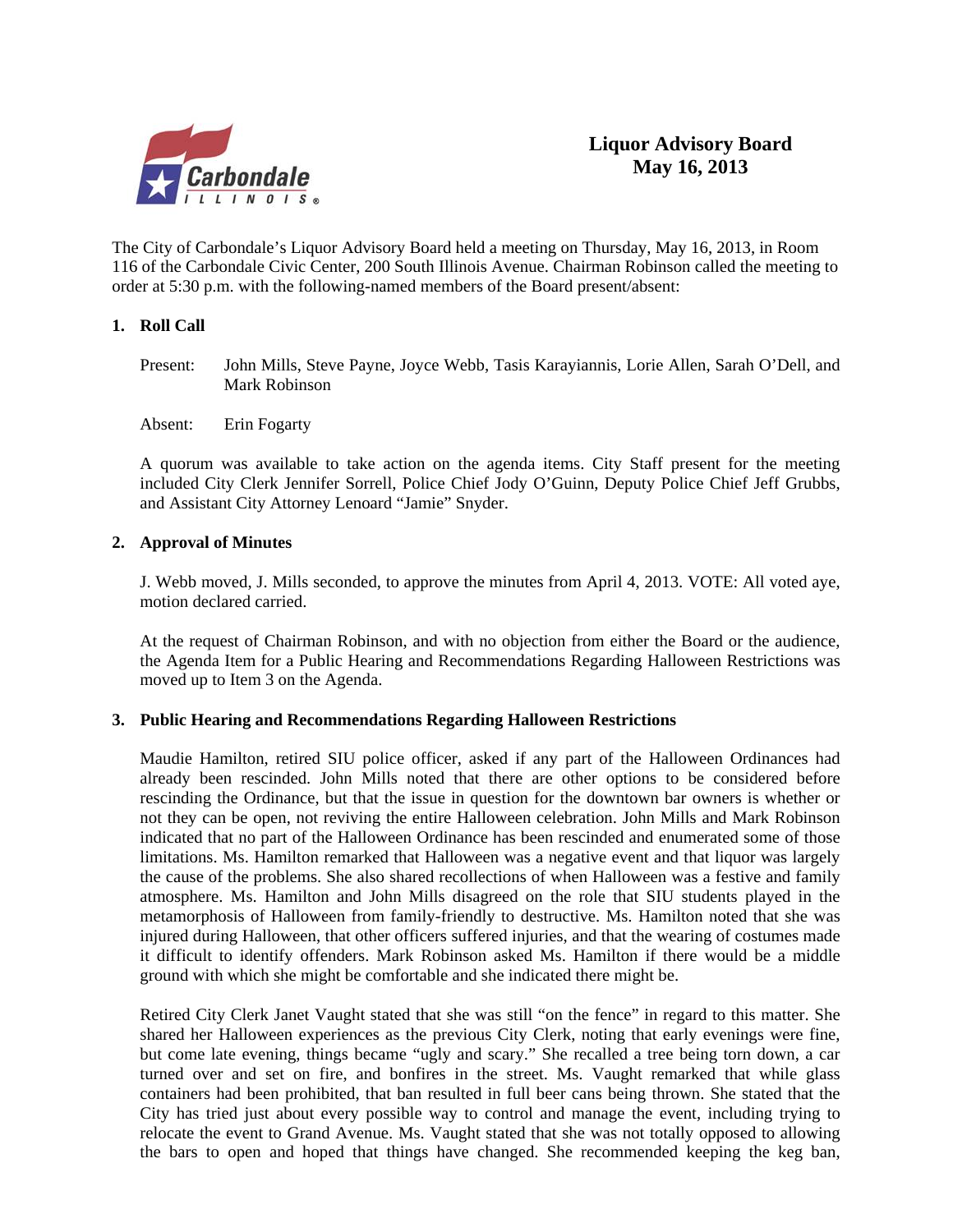enforcing the ban on public consumption, and if the operating hour requirements are changed for the downtown bars, to limit the exception for just one year so that it would automatically sunset. That way the Ordinance which limits those hours would automatically go back in effect, there would not be a need to pass a new Ordinance, and the temporary repeal could be passed the following year if everything goes well. M. Robinson suggested that perhaps the onus should be on the bar owners to curb public consumption by preventing their patrons from exiting the bar with alcohol. Ms. Vaught and Mr. Robinson debated the issue of public consumption on Halloween versus any other weekend. Ms. Vaught remarked that there is the perception during Halloween that they can get away with public consumption. Mark Robinson stated that the issue is about whether to allow four bars to be open on Halloween and not about bringing back Halloween as an event. John Mills noted that the current situation where some bars are required to be closed while others are not cannot continue indefinitely and will have to change at some point. Ms. Vaught stated that in the year 2000, the Ordinance was lifted and noted that then-Councilman Brad Cole stated "maybe I overestimated the maturity of some people" in response to the behavior exhibited during that particular Halloween.

 John Mills stated that while the Council had requested concrete ideas, the problems would not all be solved in one night. Mark Robinson agreed, but indicated he would like to see it solved sooner than 30 days out to allow time for the business owners to start preparations and orders for that time. They both agreed that it would be important for Council to take action soon and Mr. Mills, noting that there is a new Council seated, indicated it would have been nice to have a straw poll as to what direction the new Council wanted to head towards. Both Mr. Robinson and Mr. Mills agreed that it might be necessary to call extra meetings to consider this subject.

 Meghan Cole, Executive Director of Carbondale Main Street, noted that the Board members each had a copy of the letter from the Main Street Board which unanimously recommended treating Halloween like any other active weekend such as Polar Bear or unofficial Halloween. She noted that the Board felt the closures hurt other businesses in the district. Ms. Cole remarked on a personal level, she felt it was a free market issue when some businesses are allowed to be open while others are not. She suggested looking at Normal, Illinois or Fort Collins, Colorado as models on how to manage and develop policies. She then suggested that these problems should be considered as "being in the past." Ms. Cole recommended taking the small step of allowing the businesses to be open and then noted that the organization was not advocating a return to a large event.

 John Mills noted that the Board had not heard from Carbondale Convention and Tourism Bureau or the Chamber of Commerce.

 Sally Carter, owner of Hangar 9, remarked that in the past the event has shaped the response and that there is now an opportunity to shape the event. She noted that people are no longer allowed in the streets and that drinking outside of the bars is not tolerated. John Mills asked Ms. Carter how she would feel if, for that particular weekend, the bar entry age was raised to 21. She responded that she thought it might be confusing, but that it could be done. Mr. Mills noted the positive effect realized by Pinch Penny who, during Polar Bear, raised the entry-age. Tasis Karayiannis indicated that there were one or two more bars who were asked by either the State or the police to follow suit. Mr. Mills asked Ms. Carter if she would find it problematic for that weekend to not serve anything in bottles. Ms. Carter stated that they do not let people out with either glass or plastic and that those bars who do allow it should be talked to by the Board. She indicated that she did not want to serve a beer costing \$6.50 in a plastic cup. There was a bit of confusion between Mr. Karayiannis and Ms. Carter regarding \$0.50 beer versus \$6.50 beer. Mr. Robinson remarked that if he were to purchase a beer costing \$6.50, he would not be throwing it. Ms. Carter noted that in the past when they were required to serve in either cans or plastic, there would still be a mess in the street. Mr. Mills stated that he was contemplating the glass ban for that weekend to be enforced City-wide. Sally Carter indicated that the history of the event was passed down from year-to-year and that today's students do not know how to take the Strip. John Mills offered a suggestion to consider prohibiting drink specials, contests, and special promotions – generally not allowing anything outside of the norm. He noted that he was in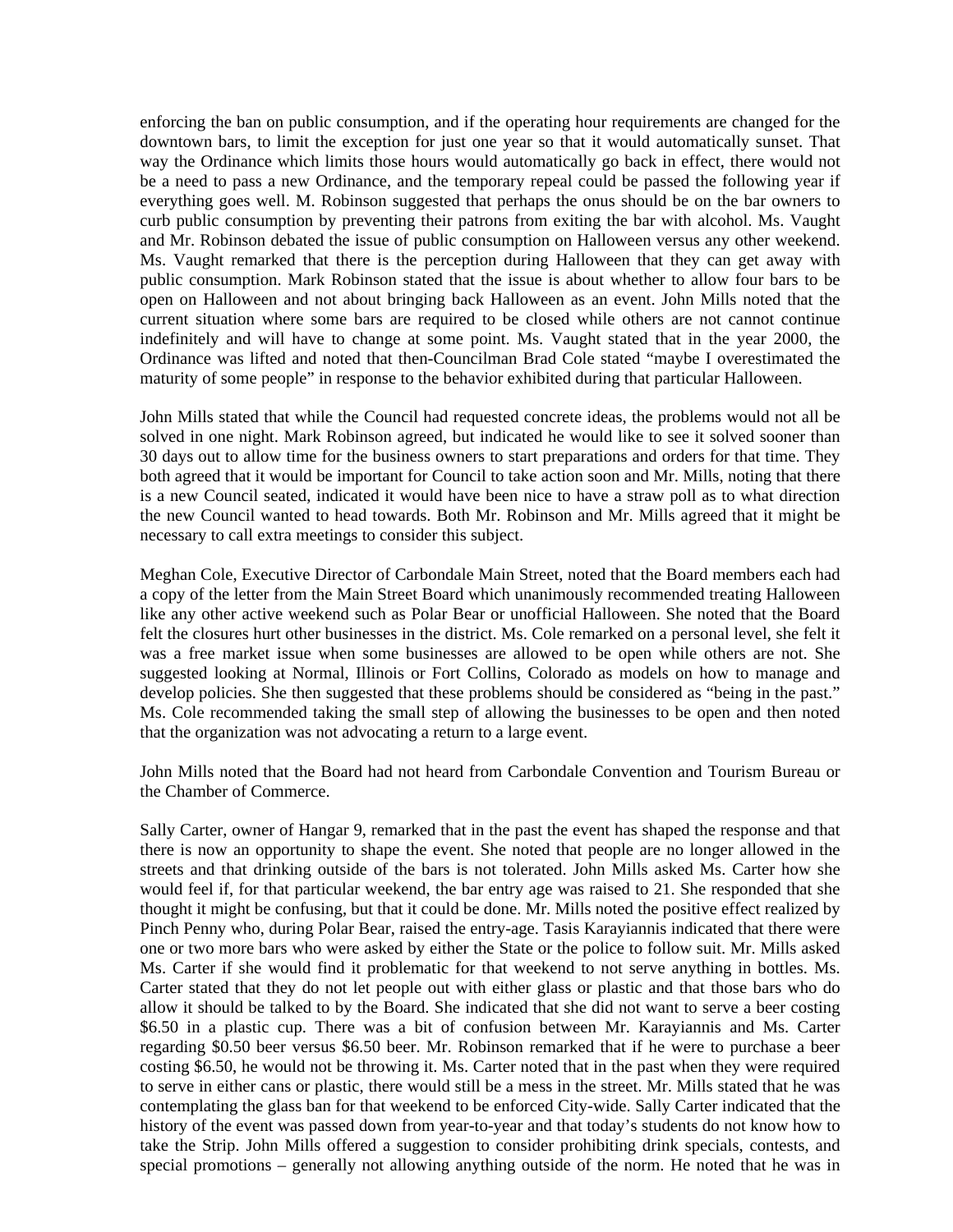favor of reviving the downtown, but also indicated that the films of Halloweens from the past are still accessible on YouTube. Ms. Carter remarked that the local television stations would also be running the same negative film clips. Mr. Robinson commented that these restrictions would not be directed at Ms. Carter alone, but that those restrictions might help appease those concerned about a return to the negative aspects of Halloween. Ms. Carter indicated she liked Ms. Vaught's idea of the automatic sunset of the release of Halloween restrictions.

 Mr. Mills suggested, as one of the means of avoiding crowds in the streets, a temporary modification to the closing hour for bars of 5:00 a.m. The thought was that it might allow the gradual dissipation of bar patrons from the Strip. Mr. Robinson remarked that bars wouldn't be required to stay open to five, but that the option of extending the closing hour would be available. Ms. Carter expressed concern about the intoxication of patrons who stayed out until five o'clock.

 Kenneth Lynon suggested using the parking areas behind the bars, not for parking, but to contain the participants. He remarked that containment would reduce any foot traffic on the streets. Mark Robinson replied that the intent was to allow the re-opening of particular bars and not to create a festival atmosphere. Mr. Robinson also expressed concern about containing intoxicated patrons near railroad tracks. Mr. Lynon noted that there is a continuous eight-foot high fence and officers could be stationed along that area. Mr. Robinson remarked that at some point the idea could be considered, but it might be too ambitious right now. Maudie Hamilton observed that a similar idea had been tried on Grand Avenue with little success.

 Mr. Robinson requested Councilman Don Monty's input on the subject. Mr. Monty stated that any time there was a large number of people together who have had too much to drink, things seem to get out of control, not just during Halloween. He indicated that doing something that allows bars to be open without it turning into a public spectacle would be one way of seeing how things would go. Additionally, Mr. Monty suggested that the University might take a roll in this with disciplinary action against those students who cause problems. He also noted that Carbondale Main Street has been able to successfully manage events on Hangar 9's parking lot. Mr. Mills questioned why it was this one particular weekend which causes problems compared to the former Carbondale Main Street Pig Out, Murphysboro, or Herrinfest. Mr. Karayiannis suggested that the Pig Out's success was due to all ages being involved. Mr. Monty noted that for the University, in terms of recruiting, Halloween cuts both ways. He shared his perception of the University choosing to emphasize academics and deemphasize certain other activities. Mr. Robinson again re-stated that at this juncture, the intent was to stay away from festivals and focus on allowing those businesses to be open. He asked Mr. Monty if that might be acceptable and Mr. Monty agreed, but noted that those businesses need to realize the consequences if they are not able to maintain control over their patrons.

 Janet Vaught, in response to some of the suggestions covered during the meeting, stated that the regulations need to be City-wide and noted that the activities associated with Halloween start about the time that Pig Out events were winding down.

 Mark Robinson indicated that if he were going to make a recommendation that it would be to have 5:00 a.m. closing, ban glass and kegs, require extra security at each bar to prevent any patrons from leaving with any kind of liquor, and preventing promoting any special events.

 Chief O'Guinn remarked on social media's effect on the one-upmanship of the legacy of the past. The Chief noted that there are students and people who reside outside of Carbondale who will want to participate in that one-upmanship. He also commented that while the police are charged with protecting the safety of the public, he, as Chief of Police, is responsible for the safety of the officers. Chief O'Guinn indicated that he will have to prepare for a worst-case scenario, noting that the usual calls for service do not stop during events such as this, and that it will likely cost upwards of \$30,000.00 for full staffing.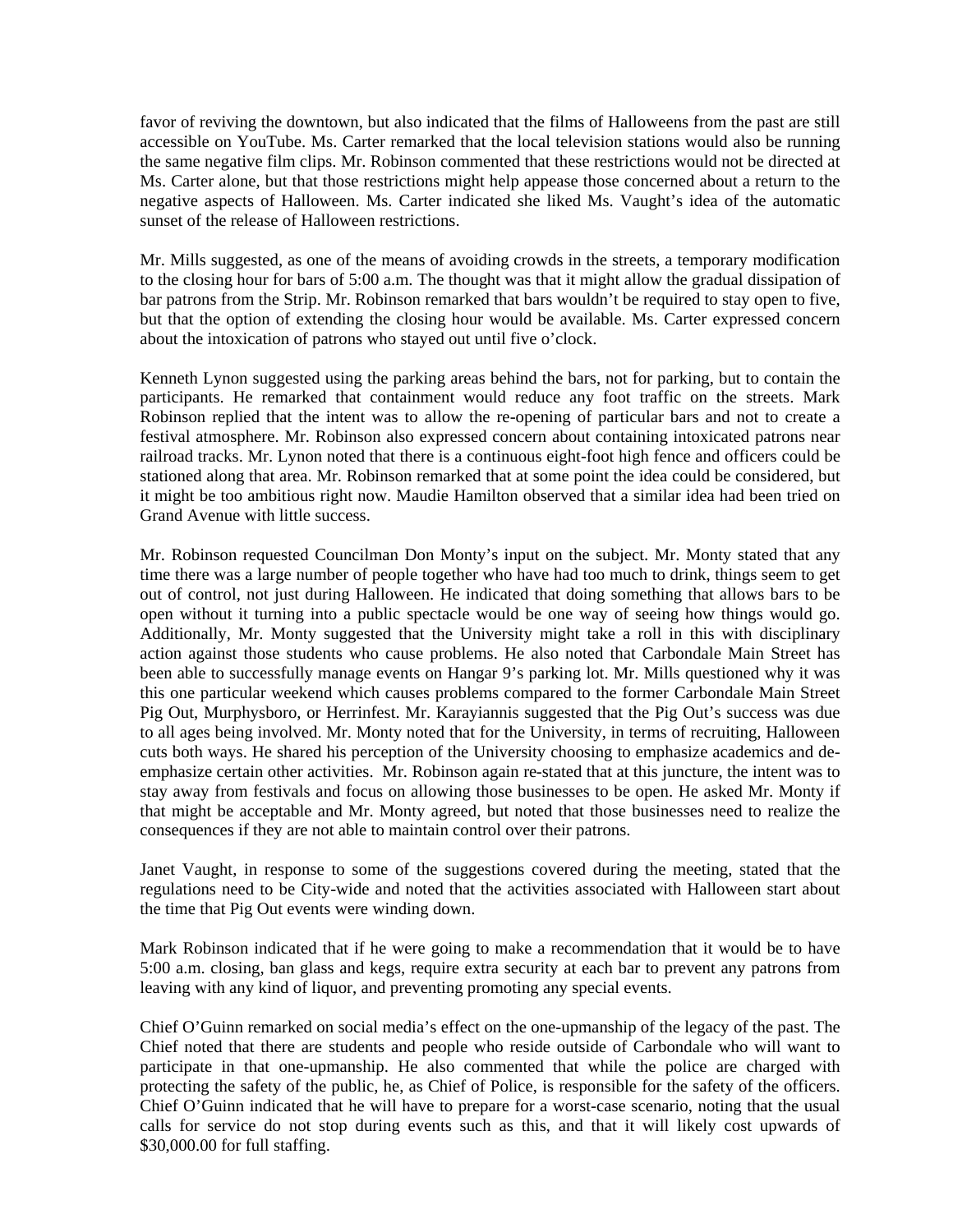John Mills commented on the need to regenerate the downtown and the perception of the downtown area on parents who visit the school with potential students. He noted that something different must be done. Mark Robinson suggested that allowing the bars to be open likely wouldn't be sufficient to effect that change and indicated his desire to make the changes quietly. Ms. Carter noted the lack of control over the internet advertisement, remarking it would be naïve to think that businesses choosing not to advertise would prevent the subject from showing up on the web. Mr. Robinson agreed, but reasserted that minimizing the discussion should help somewhat. Sarah O'Dell asked about the difference between being open on Halloween weekend versus Polar Bear and unofficial Halloween. She noted that people come from out of town on those weekends as well. Mr. Robinson indicated that there was an inexplicable mentality of one-upmanship during that particular weekend.

 Mark Robinson and John Mills disagreed on the timing for forwarding recommendations to the City Council. Mr. Mills again stated he would like to hear from the Chamber of Commerce and the Carbondale Convention and Tourism Bureau. Mr. Robinson indicated that he did not believe waiting would change anything.

 There followed discussion about the Chair making a recommendation. Ms. Vaught noted that there is not currently a ban on glass bottles and that the ban is actually on public consumption. Lorie Allen asked about the need for a 21 year old entry age and asked what individuals aged 19 and 20 would do for entertainment. Ms. Allen commented on the smaller number of enrolled students, noting it would have a great impact. Maudie Hamilton asked Mr. Robinson to specify the meaning of not allowing advertisements of special events. Mr. Robinson and Ms. Hamilton disagreed on the impact of prohibiting costumes. Mr. Mills reminded Mr. Robinson about the one-year sunset. Lorie Allen commented that worrying about problems during Halloween would in effect cause problems.

 MOTION: Lorie Allen moved, Joyce Webb seconded, to send to the City Council the recommendations of allowing all the bars in Carbondale to be open on Halloween weekend with a 5:00 a.m. closing hour, that there be no glass containers or kegs allowed, that extra security be provided by the bars to prevent patrons from exiting with alcohol and that said security be at the bars' expenses, that there be no special events or drink specials during that weekend, that there be no extra notoriety, that the bar entry age for that weekend be 21 and above, and that the temporary lifting and imposition of regulations sunset after one year. VOTE: All voted "Aye" with the exception of J. Mills voting "Present."

#### **4. Consideration of a Class B2 Liquor License for Kenneth Lynon d/b/a University Lounge, 520 South Illinois Avenue**

 Applicant Kenneth Lynon was present to answer the Board's questions. He noted some improvement with his current business, Evelyn's, Inc. d/b/a La Fogata. Mr. Lynon explained his desire to start a new business in another vacant downtown building and to separate from his current enterprise. He also indicated one reason for applying for the Class B license was to be free of the restrictions of alcohol sale percentages with a Class A license. Mr. Lynon remarked that he hoped that he would help to improve the downtown foot-traffic and provide another alternative for the public. He noted the benefit of his current establishment to the downtown. M. Robinson asked about the occupancy and noted Mr. Lynon's familiarity with the City Code. Mr. Lynon indicated that he anticipated opening at the end of this summer. M. Robinson asked the applicant about his plans for entertainment and Mr. Lynon remarked that he wanted to try events and entertainment he observed in other cities. J. Mills asked about the applicant's beer garden plans and parking. T. Karayiannis asked how the applicant intended to enclose the beer garden and Mr. Lynon indicated a six-foot privacy fence would be erected. T. Karayiannis suggested that the total funding indicated on the application would be insufficient for that particular building. S. Payne noted that the infrastructure in the building would not be set up for its anticipated use unlike the building rehabbed by the applicant for his current business. The applicant stated that he would be doing much of the work himself. M. Robinson noted that the Board's concern about financing was only to ascertain that the business would be viable.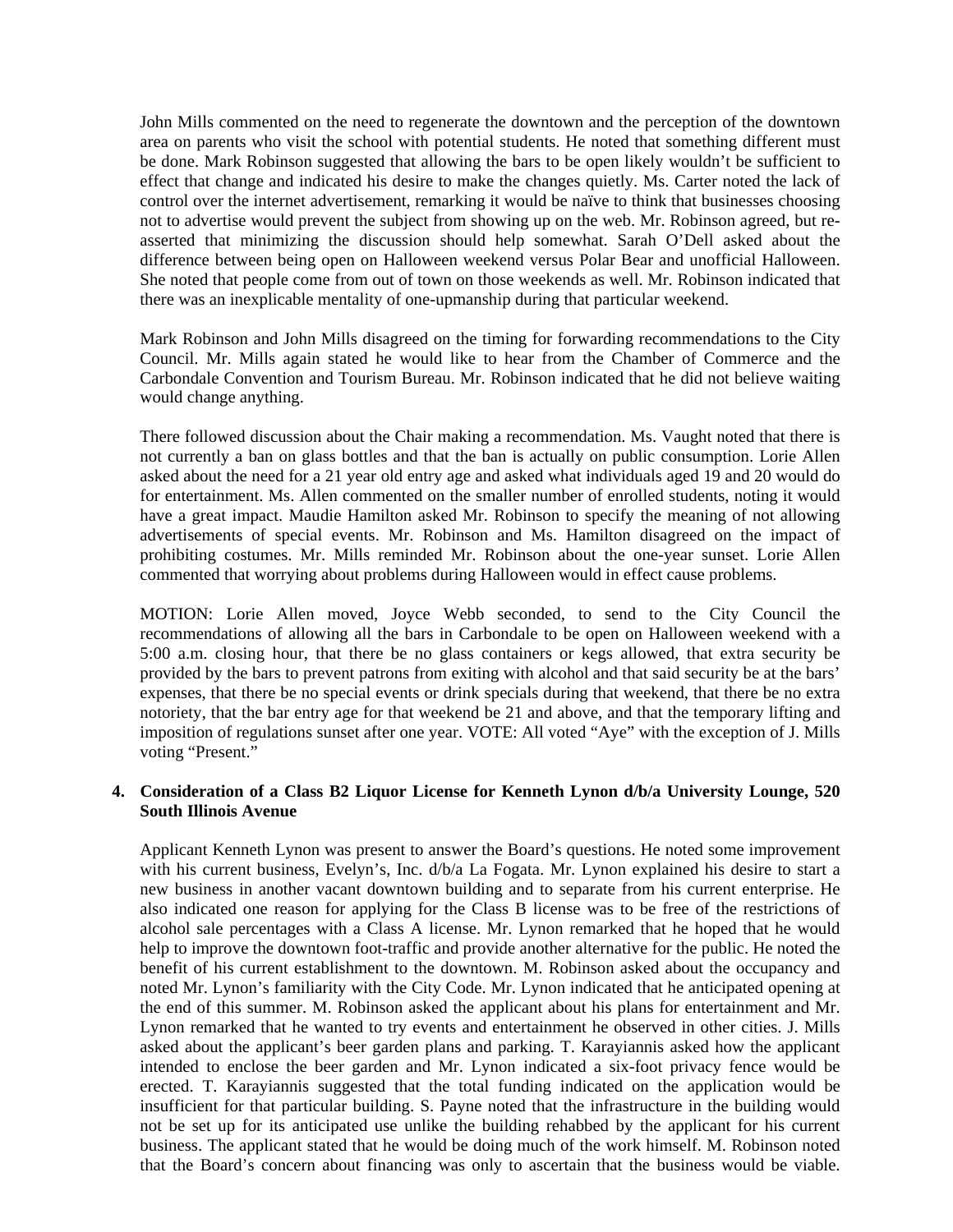Assistant City Attorney Jamie Snyder indicated that there is concern about Mr. Lynon's eligibility to hold the license. The City Code and State law prohibit a "law enforcing public official" from holding a liquor license. Mr. Snyder noted that it was his opinion that Mr. Lynon, in his capacity as a Code Enforcement Officer, was ineligible for a Class B license. Assistant City Attorney Snyder noted that Mr. Lynon could not own more than 5% of shares in a corporation holding a Class B license. M. Robinson asked if the applicant would have to give up his Code Enforcement job to hold the B2 liquor license and the attorney indicated that could be the end result.

 MOTION: J. Webb moved to postpone the decision until the issue regarding the applicant's ability to hold B2 license was resolved. There was no second.

 MOTION: J. Mills moved, T. Karayiannis seconded, to approve the B2 license for Kenneth Lynon d/b/a University Lounge contingent upon receipt of outstanding items and proof of his eligibility to hold a B2 license. VOTE: All voted aye; motion declared carried.

#### **5 Consideration of an Application for the Transfer of an Existing Class A2 Liquor License from Evelyn's, Inc. d/b/a La Fogata to La Fogata Taqueria, Inc. d/b/a La Fogata Taqueria at 519 South Illinois Avenue**

Kenneth Lynon and Daniel Ramirez, the representatives of the current holder of the liquor license, Evelyn's, Inc., and the representative for the applicant, La Fogata Taqueria, Inc., Daniel Ramirez, were present to answer. Following confusion as to whether the transfer was a name change or the change of ownership from one corporation to another, and if the need existed to take action on the item, M. Robinson noted a few outstanding items.

 MOTION: J. Webb moved, L. Allen seconded, to approve the transfer of Evelyn's Inc.'s A2 liquor license to La Fogata Taqueria, Inc. VOTE: All voted aye; motion declared carried.

#### **6. Consideration of Liquor License Renewal Applications for License Year 2013-2014**

\_\_\_\_\_\_\_\_\_\_\_\_\_\_\_\_\_\_\_\_\_\_\_\_\_\_\_\_\_\_\_\_\_ \_\_\_\_\_\_\_\_\_\_\_\_\_\_\_\_\_\_\_\_\_\_\_\_\_\_\_\_\_

 The Chair asked the Board if any license needed to be pulled for discussion and there were no requests made.

 MOTION: J. Mills moved, J. Webb seconded, to approve all applications for renewal of liquor licenses. VOTE: All voted aye; motion declared carried.

#### **7. Adjournment**

Meeting adjourned at 7:18 p.m.

Jennifer R. Sorrell, City Clerk Date Approved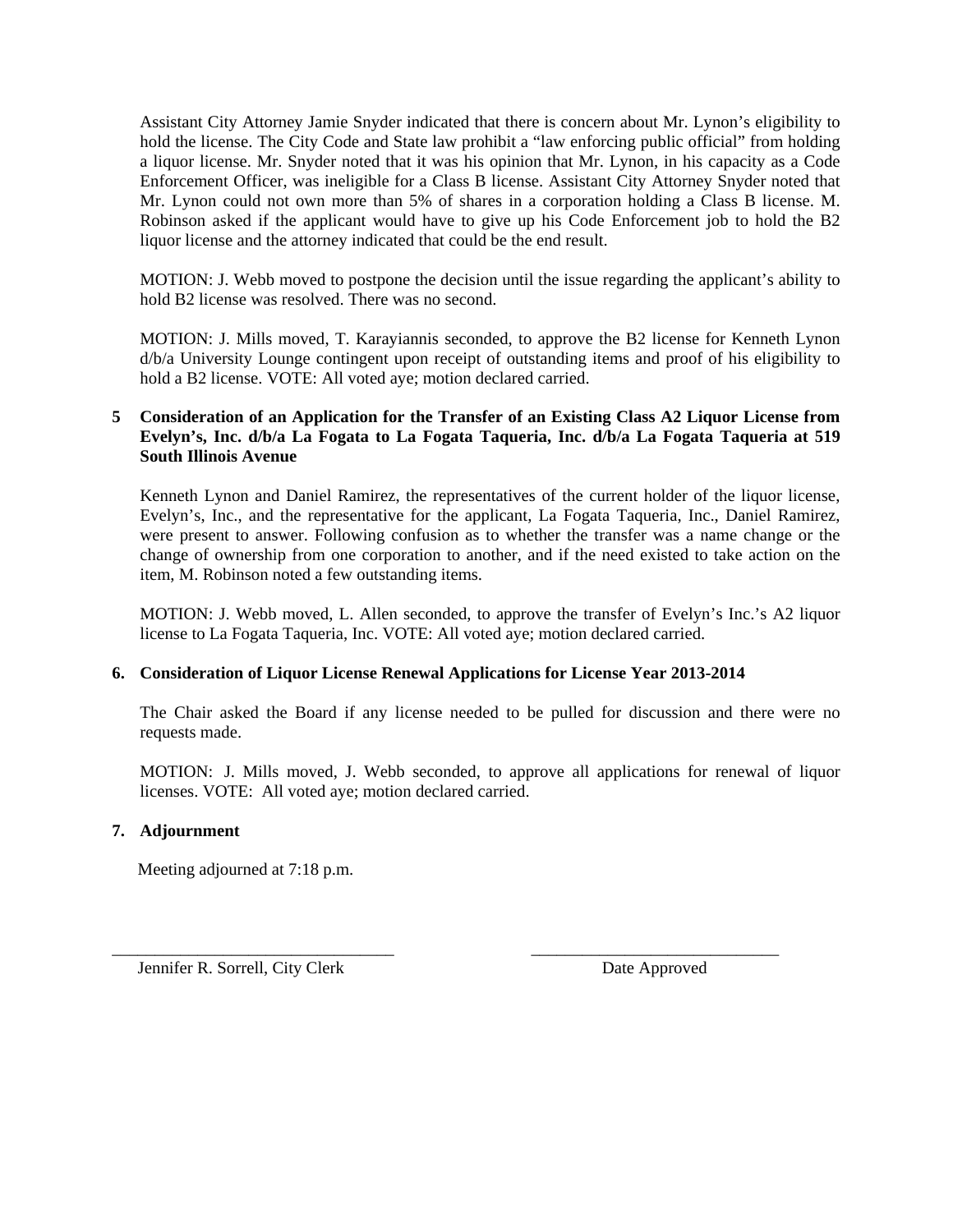

## **BOARD OF FIRE AND POLICE COMMISSIONERS December 3, 2012**

The City of Carbondale's Board of Fire and Police Commissioners held a meeting on Monday, December 3, 2012, in Room 103 of the Civic Center, 200 South Illinois Avenue. Chairman Welch called the meeting to order at 8:30 a.m.

## **1. Roll Call**

Present: Commissioners Jack Whitlock and Kerry Braswell; Chairman Harvey Welch.

Absent: Commissioners Pat Justice and Luanne Brown

Also present were Administrative Services Director Deborah McCoy, Acting City Clerk Jennifer Sorrell, and Fire Chief John Michalesko.

## **2. Approval of October 29, 2012 Minutes**

 Commissioner Braswell moved, and Commissioner Whitlock seconded, to approve the minutes of October 29, 2012 with one amendment, a correction to the roll call. VOTE: All voted aye; Motion declared carried.

## **3. Closed Meeting to Conduct Oral Interview Examinations of Entry-Level Fire Fighter Candidates**

 Commissioner Whitlock moved, and Commissioner Braswell seconded, that the Board hold a Closed meeting for the purpose of discussing the appointment, employment, compensation, discipline, performance, or dismissal of specific employees pursuant to 5 ILCS 120/2(c)(1), specifically to conduct oral interviews of candidates for Entry-Level Fire Fighter Candidates. VOTE: All voted aye; Motion declared carried. Open session recessed at 8:32 a.m. and Secretary Sorrell exited the room.

 A thirty-minute break was taken at 10:15 a.m., a one hour lunch at 12:00 p.m., and a fifteen- minute break at 2:00 p.m.

 Commissioner Whitlock moved, and Commissioner Braswell seconded, that the Board return to open session. VOTE: All voted aye; Motion declared carried. Open session resumed at 3:20 p.m.

There was no formal action taken as a result of the closed meeting.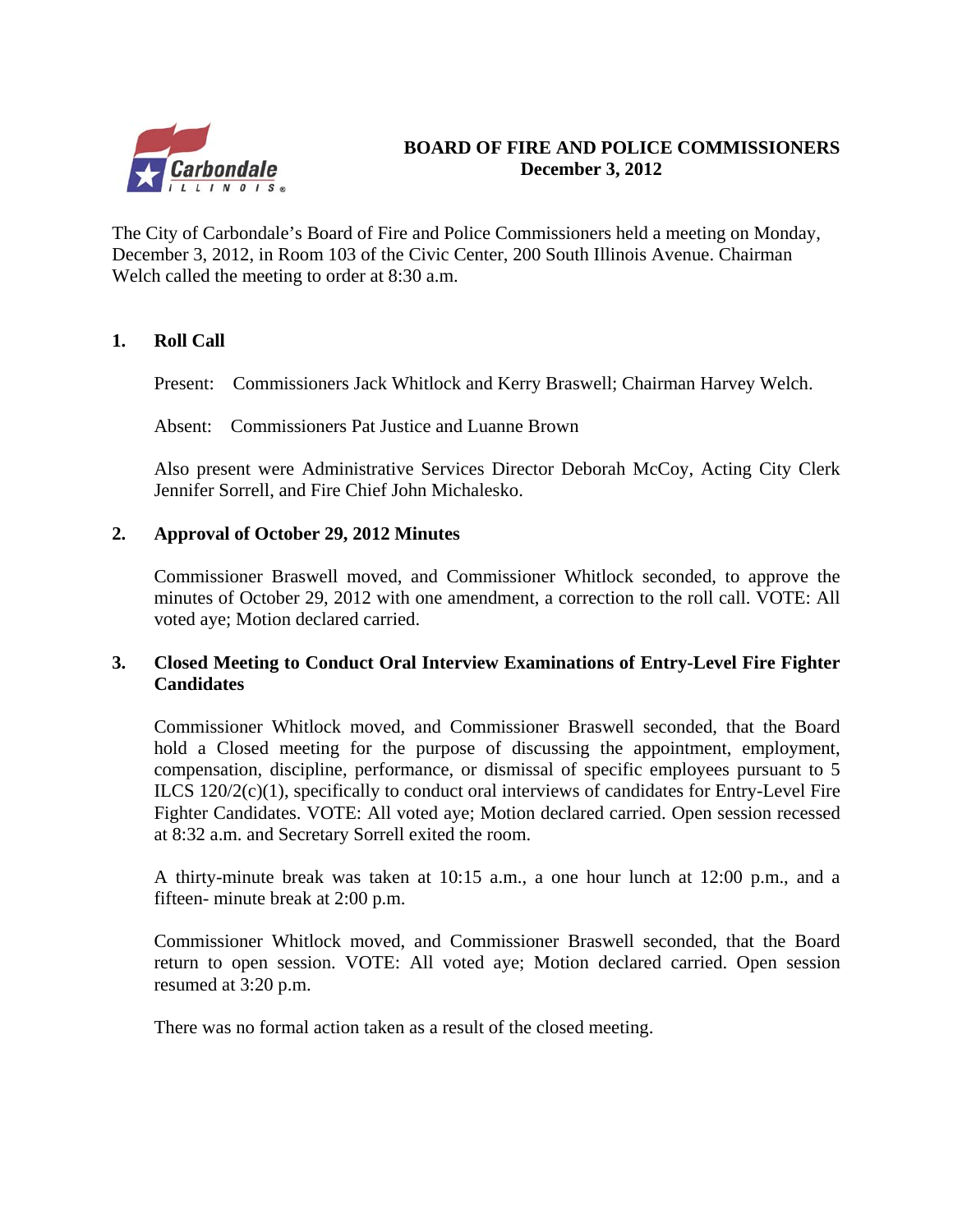## **4. Adjournmen**t

Commissioner Whitlock moved, and Commissioner Braswell seconded, to adjourn until the following day, December 4, 2012 at 8:30 a.m. VOTE: All voted aye. Motion declared carried. Meeting adjourned at 3:22 p.m.

Jennifer Sorrell, Acting City Clerk

Approved by the Board on: \_\_\_\_\_\_\_\_\_\_\_\_\_\_\_\_\_\_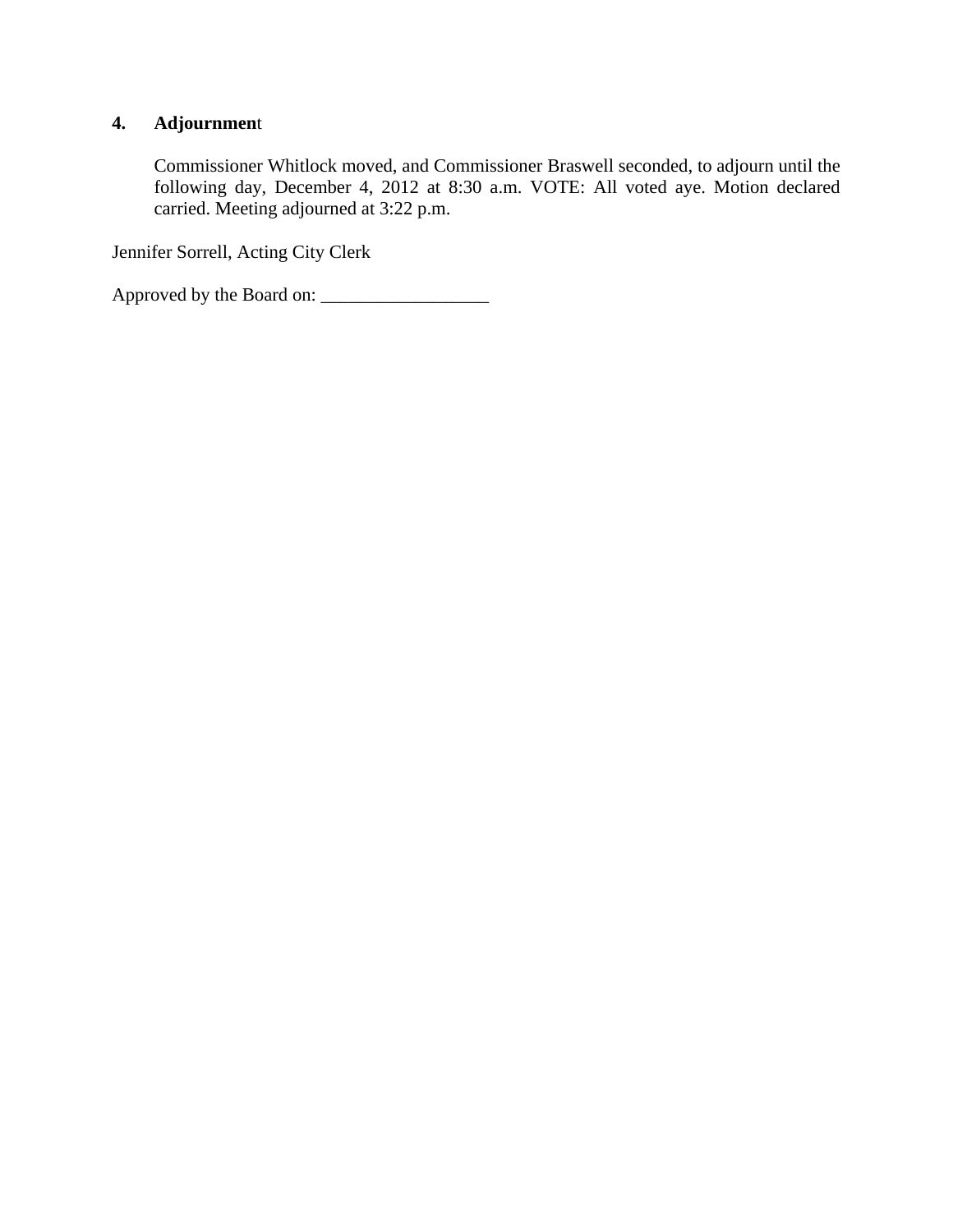

## **BOARD OF FIRE AND POLICE COMMISSIONERS December 4, 2012**

The City of Carbondale's Board of Fire and Police Commissioners held a meeting on Tuesday, December 4, 2012, in Room 103 of the Civic Center, 200 South Illinois Avenue. Chairman Welch called the meeting to order at 8:28 a.m.

## **1. Roll Call**

Present: Commissioners Jack Whitlock and Kerry Braswell; Chairman Harvey Welch

Absent: Commissioners Pat Justice and Luanne Brown

Also present were Administrative Services Director Deborah McCoy, Secretary to the Board Acting City Clerk Jennifer Sorrell, and Fire Chief John Michalesko.

## **2. Closed Meeting to Conduct Promotional Oral Examinations of Fire Captain and Assistant Fire Chief Candidates**

Commissioner Braswell moved, and Commissioner Whitlock seconded, that the Board hold a Closed meeting for the purpose of discussing the appointment, employment, compensation, discipline, performance, or dismissal of specific employees pursuant to 5 ILCS 120/2(c)(1), specifically to conduct promotional oral interviews of candidates for Fire Captain and Assistant Fire Chief. VOTE: All voted aye; Motion declared carried. Open session recessed at 8:30 a.m. and Secretary Sorrell exited the room.

A two ten-minute breaks were taken at 9:50 a.m. and 11:00 a.m.

Commissioner Braswell moved, and Commissioner Whitlock seconded, that the Board return to open session. VOTE: All voted aye; Motion declared carried. Open session resumed at 11:52 a.m.

There was no formal action taken as a result of the closed meeting.

## **3. Old Business**

City Attorney P. Michael Kimmel addressed the Board on Public Act 097-0898. He first covered the differences between the City continuing to administer its own test versus using the state's hiring list. Commissioner Whitlock asked where the fire candidates take the state's exam and the Fire Chief indicated that has not been determined. Chairman Welch noted his reluctance to use the state's hiring list. The City Attorney indicated that using the state's list gives the City flexibility in choosing whom to interview, but using the City's test and eligibility list removes that flexibility. Commissioner Braswell agreed with Chairman Welch's reluctance to use the state list, but also noted he did not wish to lose the flexibility of being able to interview from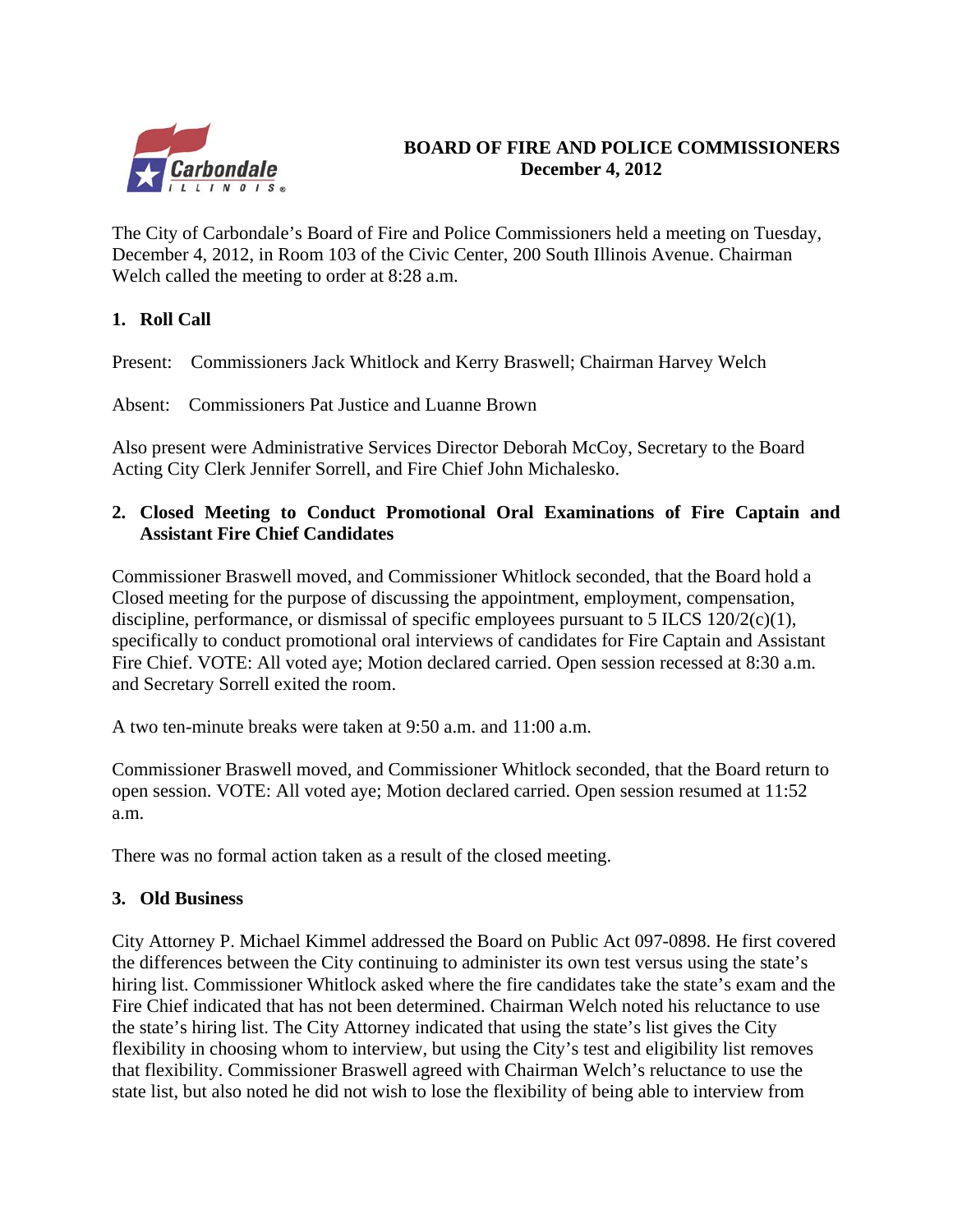anywhere on the list. Dr. McCoy noted that the State's testing and eligibility list is not yet in use and commented on differences between using the State's versus City's list. Commissioner Braswell asked if there would be a regional test or a regional list. Fire Chief Michalesko indicated the Board responsible for developing the State test is seeking proposals. Chairman Welch remarked from his perspective the City is better off retaining its own testing and City Attorney Kimmel stated that this act would limit the oral interview process. Dr. McCoy questioned how there could be two different criteria for the eligibility lists and City Attorney Kimmel suggested the purpose was to limit poor hiring practices such as nepotism.

Fire Chief Michalesko indicated that Board had already agreed to retain its own testing, but that the Governing Rules need to be amended to reflect the Board's decision. Commissioner Whitlock stated that the City Attorney could make those changes and Chairman Welch agreed.

## **4. Adjournmen**t

Commissioner Whitlock moved, and Commissioner Braswell seconded, to adjourn. VOTE: All voted aye. Motion declared carried. Meeting adjourned at 12:22 p.m.

Jennifer Sorrell, Acting City Clerk

Approved by the Board on: \_\_\_\_\_\_\_\_\_\_\_\_\_\_\_\_\_\_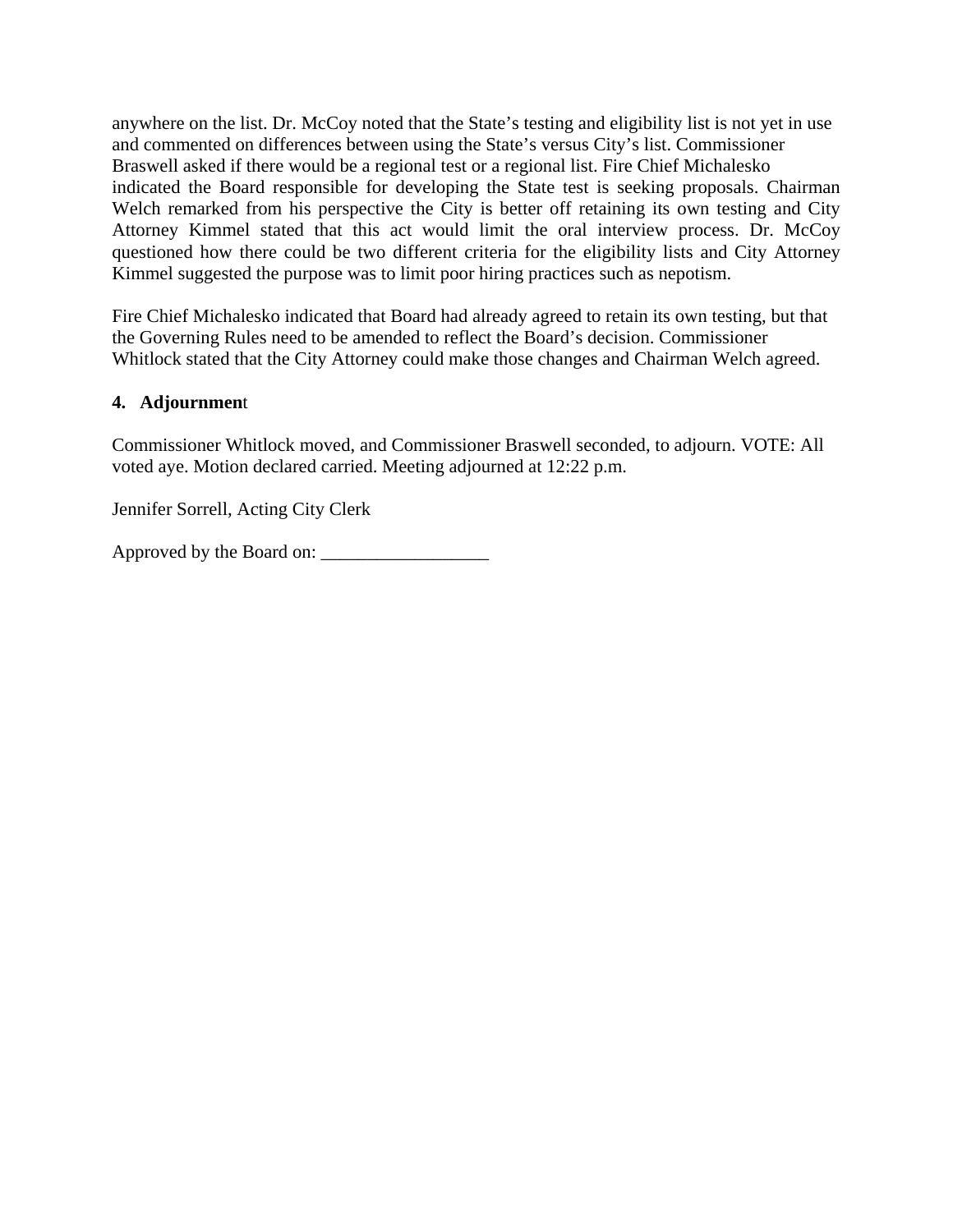

## **BOARD OF FIRE AND POLICE COMMISSIONERS MAY 16, 2013**

The City of Carbondale's Board of Fire and Police Commissioners held a meeting on May 16, 2013 in Conference Room A of the Civic Center, 200 S. Illinois Avenue. Chairman Harvey Welch called the meeting to order at 8:11 a.m., with the following-named members of the Board present/absent:

## **1. Roll Call**

- Present: Commissioners Luanne Brown, Kerry Braswell and Jack Whitlock Chairman Harvey Welch
- Absent: Commissioner Pat Justice

Also present was Deputy City Clerk Alicia Burtley, Administrative Services Director Deborah McCoy, and Fire Chief John Michalesko

### **2. Approval of Minutes**

Commissioner Whitlock moved, Commissioner Braswell seconded, to approve minutes from the December 3 and 4, 2012 meetings. There was no discussion. VOTE: All Ayes. Motion declared carried.

### **3. Acceptance of 2012 Board of Fire and Police Commissioners Annual Report**

Commissioner Whitlock moved, Commissioner Braswell seconded, to approve the Annual Report of the Board of Fire and Police Commissioners. Chairman Welch stated the Annual Report is a summary of what was done in the last year. Commissioner Brown made the Board aware that she had not been notified of her appointment until after the June 19 and 20, 2012 meetings, thereby her attendance record. The report was reviewed and accepted by the Board, which will be forwarded to the Mayor and City Council.

## **4. Approval of Amended Governing Rules**

Commissioner Whitlock moved to approve the Amended Governing Rules. Commissioner Braswell seconded the motion. Commissioner Brown recommended that the word "Fireman" be replaced with "Firefighter," due to gender diversity in the Carbondale Fire Department. Fire Chief Michalesko shared his approval. VOTE: All voted Aye. Motion declared carried.

### **5. Election of Chairperson and Vice-Chairperson**

Commissioner Brown nominated, Commissioner Braswell seconded, the nomination of Harvey Welch as Chairman of the Board of Fire and Police Commissioners. Chairman Welch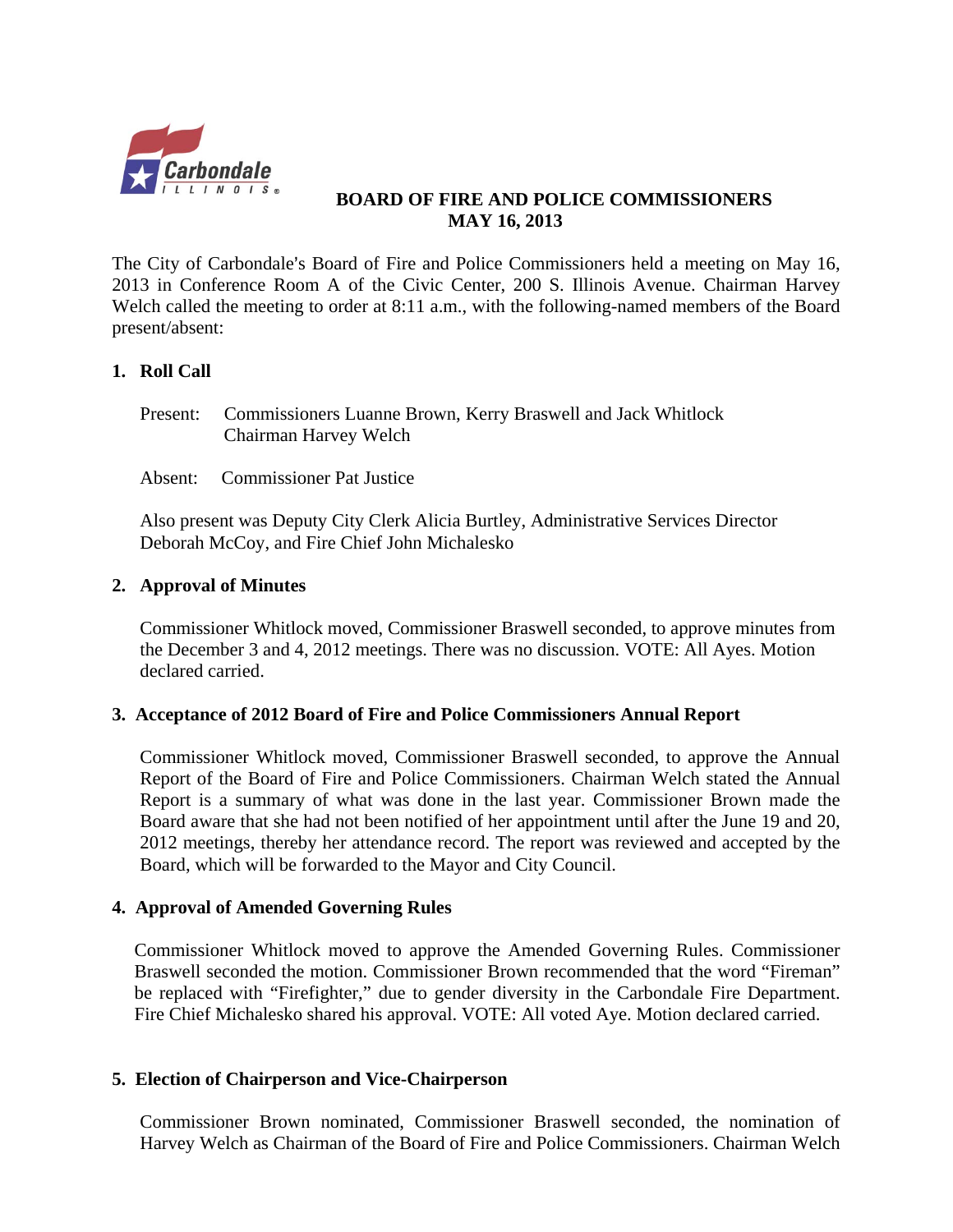requested a nominee for the Vice-Chair position. Commissioner Brown nominated and Commissioner Braswell seconded the nomination of Jack Whitlock as Vice-Chair of the Board of Fire and Police. VOTE: All voted Aye. Motion declared carried.

## **6. Approval of Promotional List of Candidates for the Positions of Sergeant and Lieutenant for the Carbondale Police Department**

Commissioner Braswell moved, Commissioner Whitlock seconded, to approve the Promotional Eligibility List for Police Lieutenant and Police Sergeant valid from May 16, 2013 through May 15, 2016. Commissioner Brown expressed interest in how long the Eligibility Lists are valid. Police Chief O'Guinn relayed that the lists are valid until they are exhausted. Administrative Director McCoy excused herself from the meeting at 8:20 a.m. and returned at 8:25 a.m. VOTE: All voted Aye. Motion declared carried.

## **7. Closed Meeting to Conduct Oral Interview Examinations of Entry-Level Police Officer Candidates**

Commissioner Braswell moved, Commissioner Whitlock seconded, to enter into a Closed Session for the purpose of conducting Oral Interviews of Entry-Level Police Officer Candidates in accordance with the Illinois Open Meetings Act, which states to "hold a closed meeting for the purpose of discussing the appointment, employment, compensation, discipline, performance, or dismissal of specific employees" 5 ILCS 120/2(c)(1). VOTE: All voted Aye. Motion declared carried. Open Session recessed at 8:20 a.m. Police Chief O'Guinn joined Closed Session at 8:25 a.m.

Twenty-one (21) candidates were scheduled for oral interviews of which two (2) did not appear. A fifteen-minute break was taken, as well as a one-hour lunch break from 12:30 p.m. until 1:30 p.m.

No formal action was taken during the Closed Session.

The Board returned to Open Session at 2:55 p.m.

The Board had a general discussion in regards to amending the Police and Firefighter interview questions.

## **8. Adjournment**

Commissioner Whitlock moved, Commissioner Brown seconded, to adjourn. Vote: All voted Aye. Motion declared carried.

 Alicia Burtley Deputy City Clerk

\_\_\_\_\_\_\_\_\_\_\_\_\_\_\_\_\_\_\_\_\_\_\_\_\_\_

Approved by the Board on: \_\_\_\_\_\_\_\_\_\_\_\_\_\_\_\_\_\_\_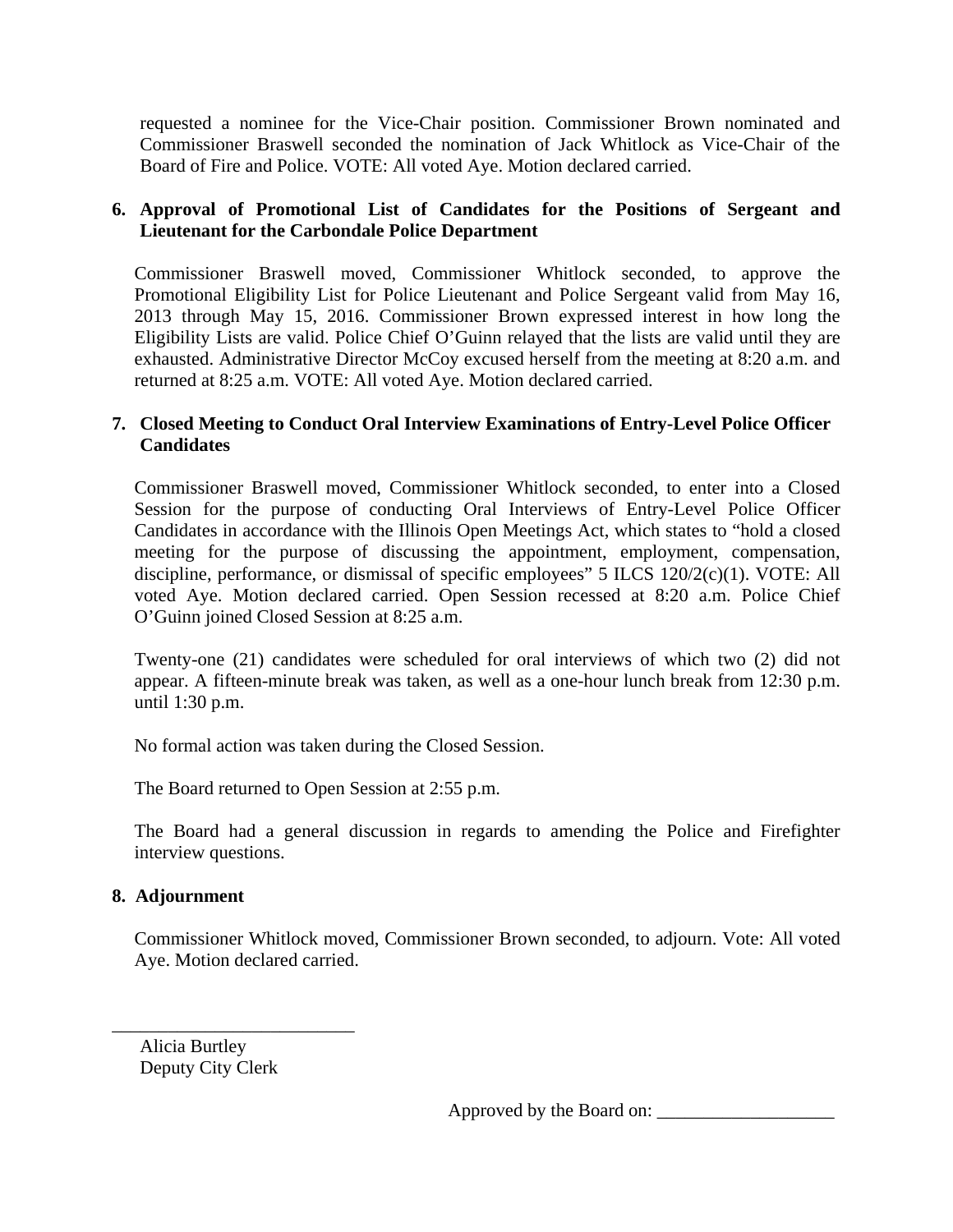

## **BOARD OF FIRE AND POLICE COMMISSIONERS MAY 17, 2013**

The City of Carbondale's Board of Fire and Police Commissioners held a meeting on May 17, 2013 in Conference Room A of the Civic Center, 200 S. Illinois Avenue. Chairman Harvey Welch called the meeting to order at 8:25 a.m., with the following-named members of the Board present/absent:

## **1. Roll Call**

- Present: Commissioners Luanne Brown, Kerry Braswell and Jack Whitlock Chairman Harvey Welch
- Absent: Commissioner Pat Justice

Also present was Deputy City Clerk Alicia Burtley, Administrative Services Director Deborah McCoy, Police Chief O'Guinn (entered at 8:28 a.m.)

## **2. Closed Meeting to Conduct Oral Interview Examinations of Entry-Level Police Officer Candidates**

Commissioner Brown moved, Commissioner Braswell seconded, to enter into a Closed Session for the purpose of conducting Oral Interviews of Entry-Level Police Officer Candidates in accordance with the Illinois Open Meetings Act, which states to "hold a closed meeting for the purpose of discussing the appointment, employment, compensation, discipline, performance, or dismissal of specific employees" 5 ILCS 120/2(c)(1). VOTE: All voted Aye. Motion declared carried.

Six (6) candidates were scheduled for Oral Interviews of which all did appear.

No formal action was taken during the Closed Session.

Commissioner Brown moved and Commissioner Braswell seconded to return to Open Session. Vote: All voted Aye. Motion declared carried.

The Board discussed scheduling another meeting with regard to the Firefighter and Policeman Interview questions, as well as, their interview schedules.

## **3. Adjournment**

No further business was discussed. Meeting adjourned at 9:43 a.m.

Approved by the Board on: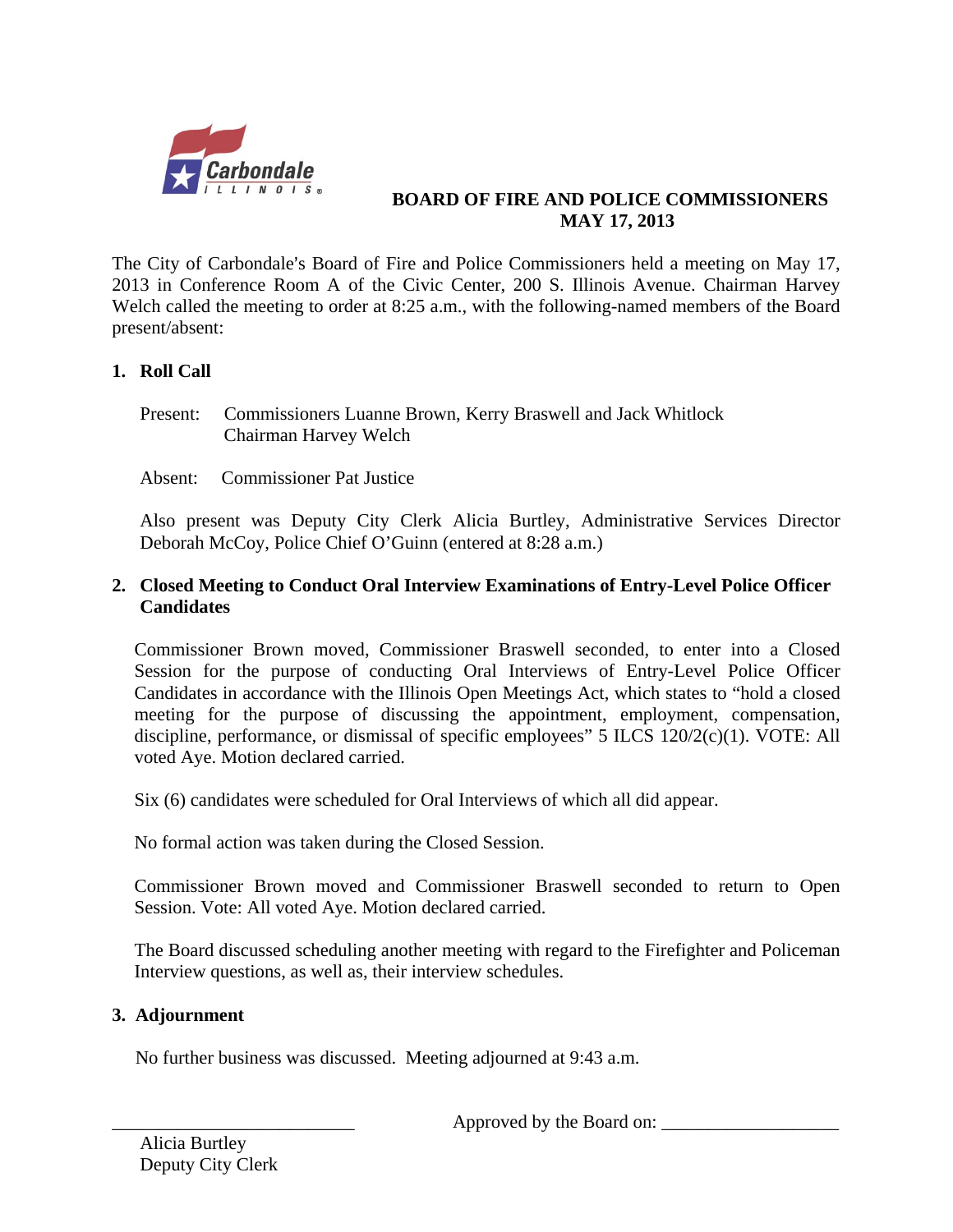## **MINUTES City of Carbondale Sustainability Commission Thursday, April 18, 2013 City Hall / Civic Center – 6:00 p.m***.*

| <b>Roll Call:</b><br>1. | Mr. Wodika called the meeting to order at 6:06 p.m.                                 |  |
|-------------------------|-------------------------------------------------------------------------------------|--|
| <b>Members Present:</b> | Mr. Wodika, Ms. Wagner, Mr. Beck, Mr. Kunath, Mr. Monty, Ms.<br>Trotter, Mr. Thorne |  |
| <b>Members Absent:</b>  | Mr. Stewardson, Mr. Beck, Mr. Bobell                                                |  |
| <b>Staff Present:</b>   | Loren Polley                                                                        |  |
| <b>Others Present:</b>  | Twelve CCHS students from a government class                                        |  |

**Minutes**: Motion by Mr. Thorne, Second by Ms. Wagner, all in favor, or approval of March 21, 2013, minutes

#### 2. **Communications:**

Review of the February, 2013 Status Report of the Former Koppers Wood-Treating Site. U. S. EPA will host a public meeting on May, 22, 2013, at 7:00p.m. This meeting will take place at the Carbondale Civic Center and discuss the Koppers site.

#### **Old Business:**

**Energy Committee –** Energy Aggregation has been the focus of the committee. 100 + renewable energy credits passed. Possibly send city a "Thank You" for energy aggregation.

**Bike Path /Green Space Committee** This year the first phase begins. Need more grants for bike paths. Need more promotions for the more bike paths. Need safe paths around town. Need a good and solid comprehensive plan. There was mention of a possible conjunction between SIU and the City for bike paths. Need more input on where to properly place bike lanes or paths. It was also discussed of how to possibly make vacant lots within the city as potential "green" spaces. We need to define the actual definition of what is considered "potential green space". Mr. Kunuth suggested that members send definitions to his email and the subcommittee will decide which definitions best fit for a "green" space. It was mentioned to split Bike Path/ Green Space Committee. Need to know what the commission would like the split committee to become. Tree Committee may be merged as a part of this subcommittee.

**Recycling Committee –** Discussions continue on options for apartments to recycle. The committee would like to see stricter volume limits on trash as a way to encourage more recycling. Discussions continue on community based and commercial composting possibilities. The Governor vetoed the bill on plastic bags. Send emails to the Chamber of Commerce as well as Carbondale Main Street for any thoughts on how Styrofoam can be used less and hopefully banned all together. Styrofoam ban needs to be a top priority. A Styrofoam representative would like to come and explain how Styrofoam is a "good thing". Need to figure out where in the City Code to input a possible Styrofoam clause. Keep the Styrofoam argument as narrow as possible.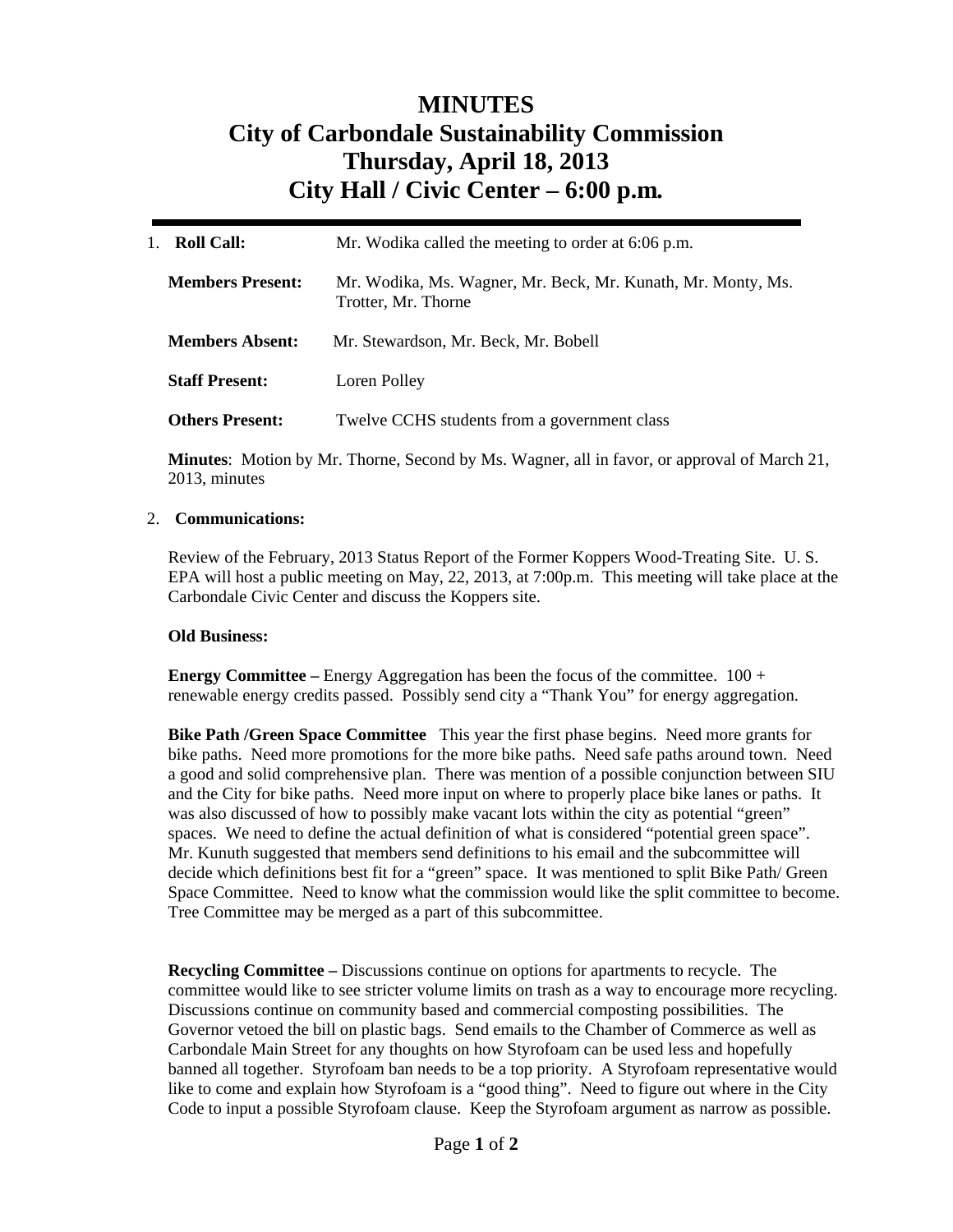- 3. **New Business:** Subcommittee meetings are moved to the first Thursday of the month. Possibly send notices to members that do not regularly attend meetings. Ms. Wagner was voted as chair for the Sustainability Commission. Motion by Mr. Thorne, second by Ms. Trotter, all in favor. Mr. Baity informed the commission that he is working on getting a link established on the City's website for the Sustainability Commission.
- 4. **Adjournment:** With no further business to be conducted Mr. Wodika adjourned the meeting at 6:52 PM.
- 5. Respectively submitted by Loren K. Polley, City of Carbondale Staff Liaison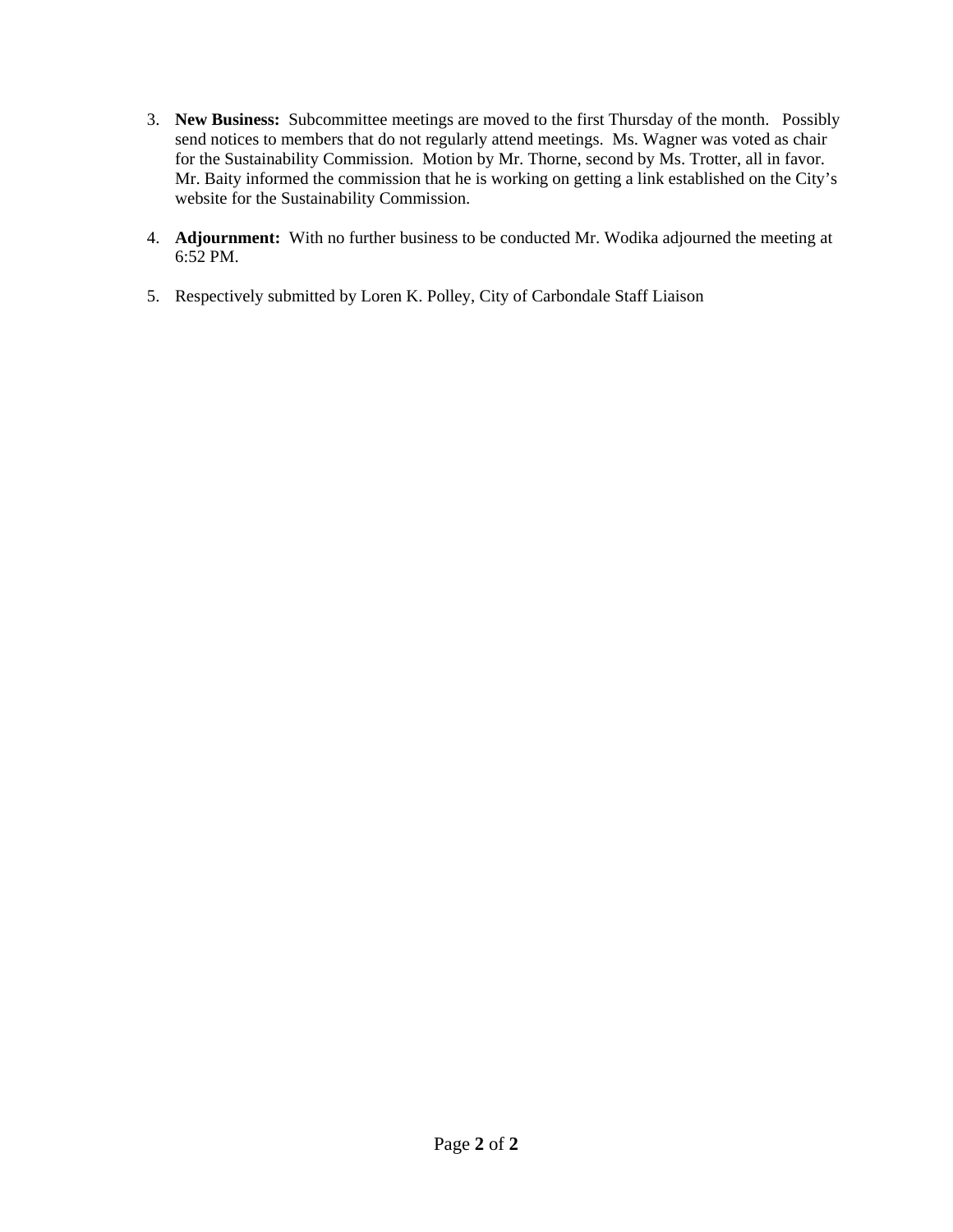## **MINUTES City of Carbondale Sustainability Commission Thursday, June 20, 2013 City Hall / Civic Center – 6:00 p.m***.*

| <b>Roll Call:</b><br>$1_{-}$ | Mr. Wagner called the meeting to order at 6:10 p.m.                                |
|------------------------------|------------------------------------------------------------------------------------|
| <b>Members Present:</b>      | Mr. Wodika, Ms. Wagner, Mr. Beck, Mr. Kunath, Mr. Monty, Ms.<br>Bonney, Mr. Thorne |
| <b>Members Absent:</b>       | Mr. Stewardson, Mr. Beck, Mr. Bobell                                               |
| <b>Staff Present:</b>        | Loren Polley                                                                       |
| <b>Others Present:</b>       | Carbondale resident Melody Shimada                                                 |

**Minutes**: Motion by Mr. Wodika, Second by Mr. Thorne, all in favor, or approval of April 18, 2013, minutes

#### 2. **Communications:**

Review of the February, 2013 Status Report of the Former Koppers Wood-Treating Site. Discussed the tour of the site.

#### **Old Business:**

**Energy Committee –** Mr. Thorne brought up that Ameren will actively going to businesses to reevaluate and tell the businesses how to become more energy efficient.

**Bike Path /Green Space Committee –** Jackson County board is collecting information on infrastructure of bike paths in the surrounding area.

#### **Recycling Committee –** Styrofoam ban

**New Business:** Get website links established. Make website appealing and easily navigated. Need new members to fill Commission slots.

**Adjournment:** With no further business to be conducted Ms. Wagner adjourned the meeting at  $7.12 \text{ PM}$ 

3. Respectively submitted by Loren K. Polley, City of Carbondale Staff Liaison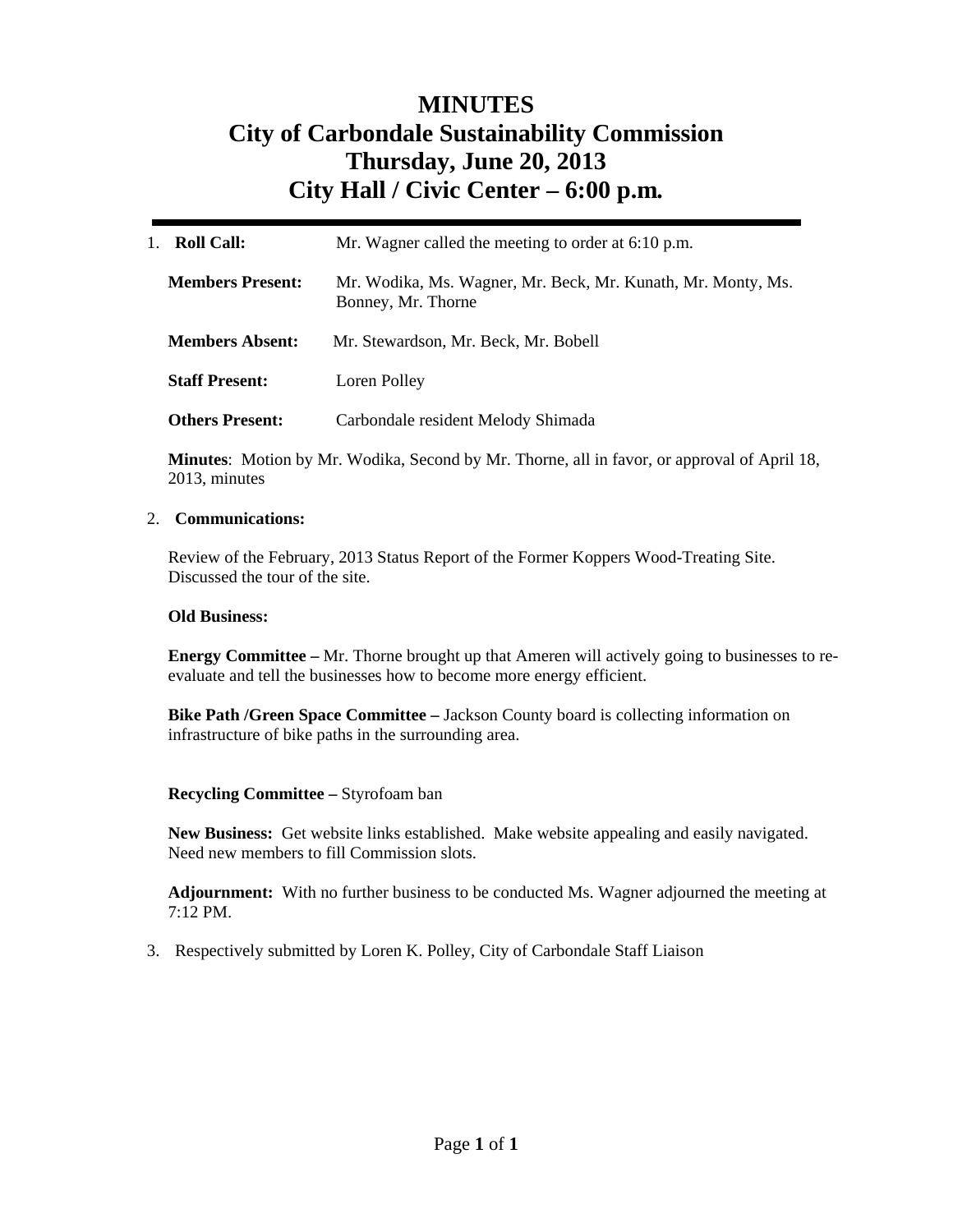

**Commissioners Present:** Lauren Bonner, Joseph Brown, Peg Falcone, Jovan Gathings, Jerrold Hennrich, Sidney Logwood, Dora Weaver

**Commissioners Excused**: Jeraldine Brown, Les O'Dell

**Commissioners Absent: Adrian Miller** 

**Study Circle Staff Present:** Sarah Heyer

**Guests Present:** Carolin Harvey, Eric McMillan, SIU Public Safety Director Todd Sigler

**Staff Present**: Deborah McCoy, Lieutenant Paul Edwards

### **Call to Order**

The meeting was called to order by Chair Logwood at 6:30 p.m.

#### **Minutes**

Motion was made by Commissioner Joseph Brown and seconded by Commissioner Hennrich approve the minutes from the May 6, 2013 meeting. Motion carried.

#### **Announcements**

None

### **Public Comments**

None

### **Study Circles Report**

Coordinator Sarah Heyer reported the Neighborhood Action Group will hold its next meeting on June 5, 2013, at the Civic Center. The group would like to hear more information on subpoena power.

### **Non-Violent Carbondale Progress Report**

The group is working on a Conference of Peace that will be held in October.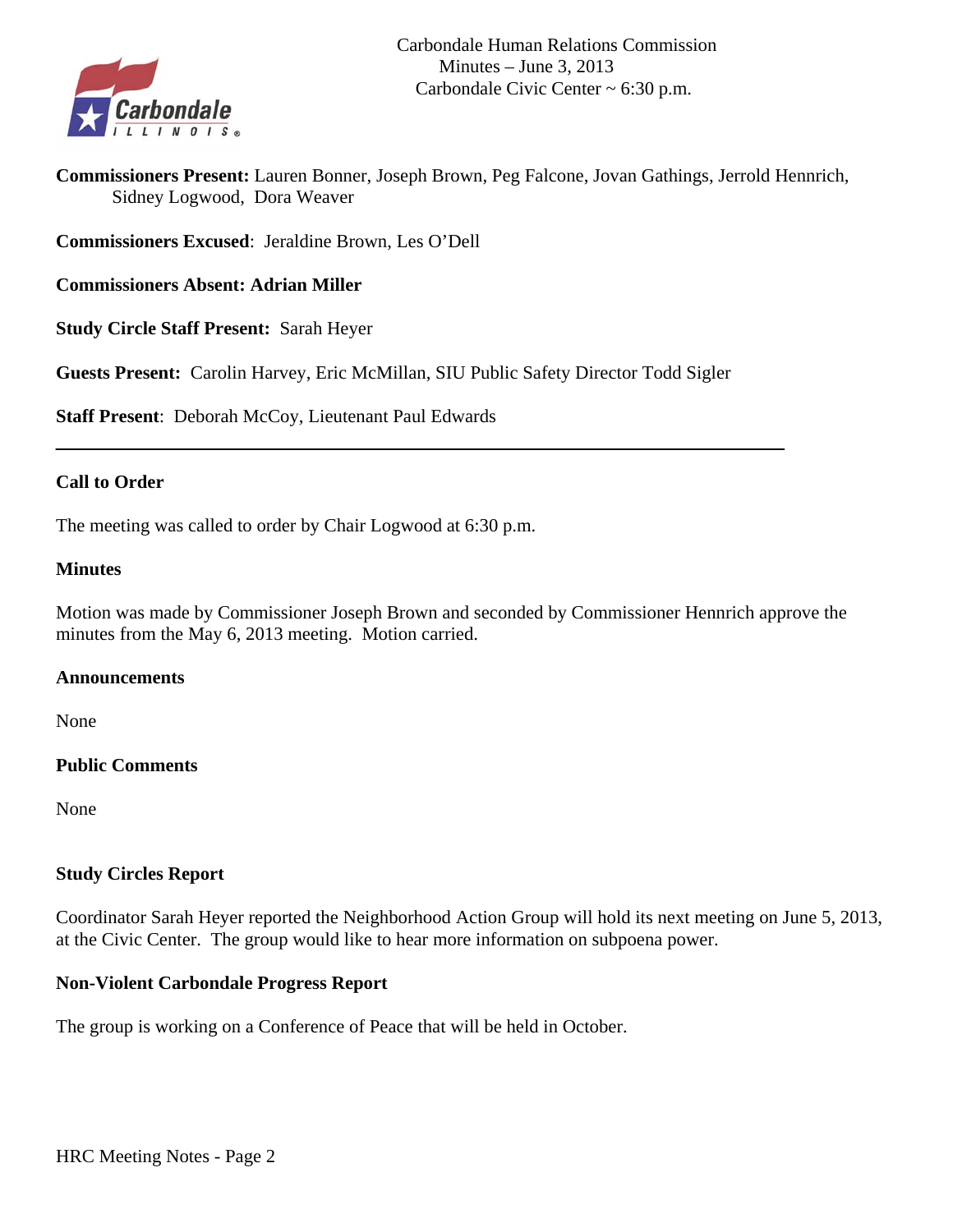## **Old Business**

Law Enforcement Reports: Public Safety Director Todd Sigler presented a report on crimes associated with the University. There are two ways to look at crimes: quantitative and qualitative. With quantitative, the research behind the numbers is often flawed and the media is quick to latch on to those numbers. Qualitative crime reports are based on anecdotal or experiential information which can shape perceptions that might not be accurate or true. The Clery Act, also known as the Campus Security Act, required colleges and universities to disclose information about crime on and around their campuses. The law is tied to an institution's participation in federal student financial aid programs and it applies to most institutions of higher education, both public and private. Colleges/universities are required to publish an annual security report (ASR), have a public crime log, disclose crime statistics that happen on campus or in unobstructed public areas adjacent to or running through campus and at certain non-campus facilities (Greek housing, remote classrooms), issue timely warnings about crimes which pose a serious or ongoing threat to students and employees, devise an emergency response notification and testing policy, report fire data for on-campus housing, and enact policies and procedures to handle reports of missing students.

In April 2012, the Chancellor commissioned a task force to study how the crime issues at the university would be addressed. Some of the areas identified that needed attention included: communication, student mentoring and life skill development, faculty and staff training, and university and community collaboration. Policies and mandates were updated (e.g. conduct code), research components were added that included surveying students, faculty, and staff, and conducting focus groups housing. The report has been issued by the Chancellor and is on her website. The task force is in the process of implementing some of the changes.

Sigler commented that college campuses are generally safer than the communities in which they are located. Offenses are mostly property crimes and 80% is student-on-student crime. Men experience more violent crimes than women and roughly 10% of the student population contributes 30% of the situations. It should also be remembered that statistics can be lower on campuses where students usually go home for weekends.

Sigler suggested that the following might be helpful in addressing some of the student crime in Carbondale: 1) education, 2) work with neighborhoods so they are not overly student dominated, 3) eliminate bars that are far too accessible to freshmen students, and 4) invite everyone to be a part of the process so that adjustments improve the quality of life for all..

 HRC Responsibilities, Role, Charges – Mr. McMillan presented the proposed Purpose and Mission Statement . Following much discussion, a Bylaws Committee, consisting of Commissioners Hennrich, Gathings, Bonner, Weaver, and Mr. McMillan, was established. The Committee will bring recommendations to the next meeting for consideration. Once the changes have been presented and discussed, a letter will be drafted to the Mayor and Council advising of the intent to amend the Bylaws with the recommended changes. A presentation will be made to the Council reviewing the charge and Declaration Policy of the HRC.

Continuing the Dialogue – Commissioners Bonner and Gathings presented the following ideas as a follow-up to discussion at the May meeting. (1) Orientation Sessions: To acquaint incoming freshmen students with various services that are available on campus, to educate young individuals on how to properly document situations, and to provide an opportunity to meet with diversity leaders. The City/HRC would sponsor the sessions for several groups who cannot provide the services on campus during new student orientation, e.g. Black Resource Center, Hispanic Resource Center, LGBTQ Resource Center, Wellness Center, etc. In addition, the Carbondale Police Department would be invited to send a few delegates who could introduce themselves, share something positive about the community and students, and speak briefly on what is involved in protecting and serving the community. Commissioner Joseph Brown will contact the directors/coordinators of the Resource Centers. HRC Meeting Notes - Page 3